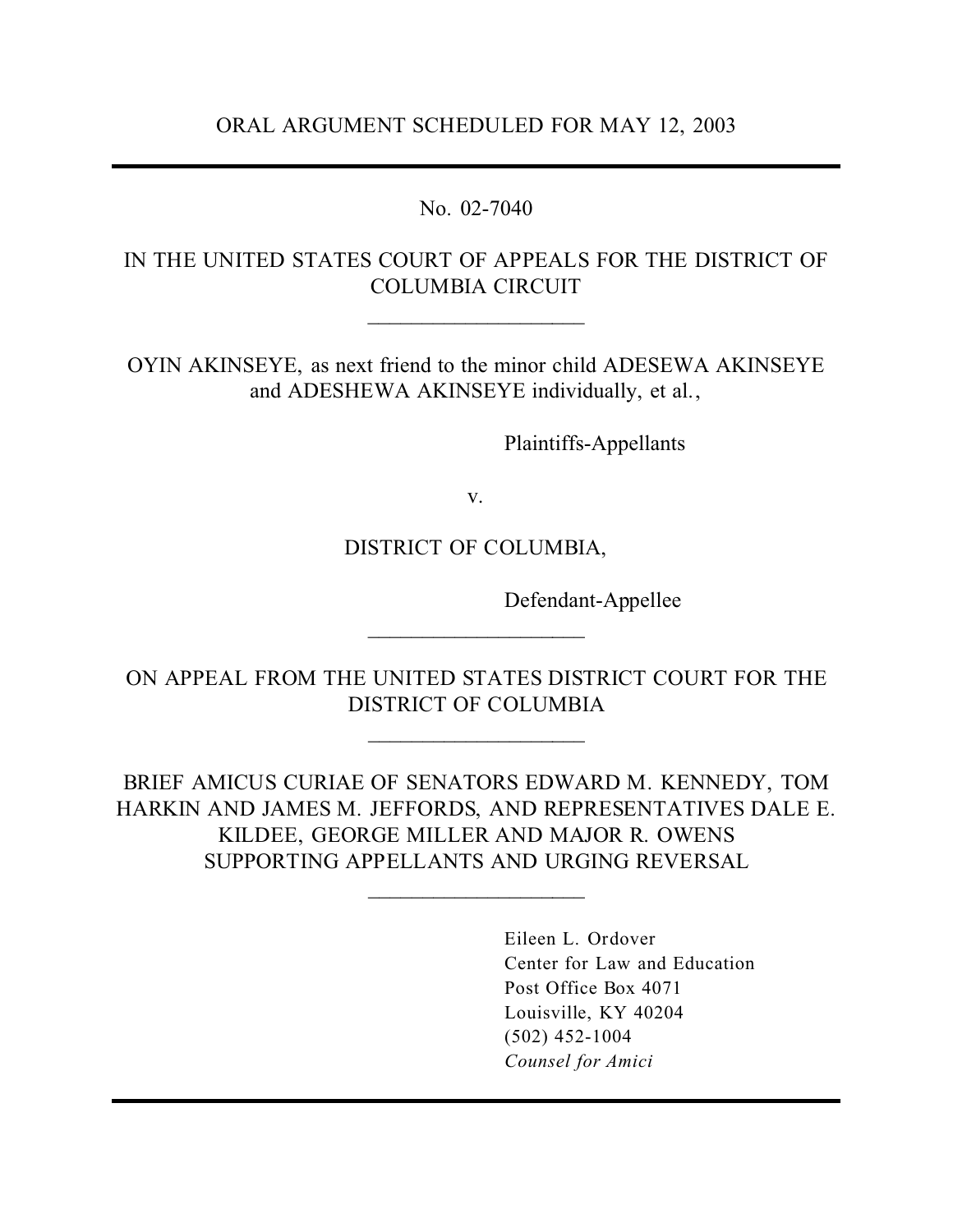### **TABLE OF CONTENTS**

| I. | A.        | IN CRAFTING THE HANDICAPPED CHILDREN'S<br>PROTECTION ACT, CONGRESS DELIBERATELY<br>AUTHORIZED COURTS TO AWARD ATTORNEYS' FEES TO<br>PARENTS WHO PREVAIL VIA PRIVATE SETTLEMENT<br>AGREEMENT IN ADMINISTRATIVE PROCEEDINGS  3<br>The Fee-shifting Provisions of the Handicapped Children's |
|----|-----------|-------------------------------------------------------------------------------------------------------------------------------------------------------------------------------------------------------------------------------------------------------------------------------------------|
|    |           | Protection Act Were a Carefully-crafted and Hard-won                                                                                                                                                                                                                                      |
|    | <b>B.</b> | The Amendments to IDEA Made by the HCPA On Their Face                                                                                                                                                                                                                                     |
|    | $C$ .     |                                                                                                                                                                                                                                                                                           |
|    | D.        | Section $1415(i)(3)(D)(i)$ Was an Essential Aspect of the<br>Carefully-crafted Bipartisan Compromise That Enabled Passage                                                                                                                                                                 |
|    |           | 1.                                                                                                                                                                                                                                                                                        |
|    |           | Meaningful access for all parents  12<br>a.                                                                                                                                                                                                                                               |
|    |           | Prompt dispute resolution and settlement  15<br>$\mathbf b$ .                                                                                                                                                                                                                             |
|    |           | $\mathbf{c}$ .                                                                                                                                                                                                                                                                            |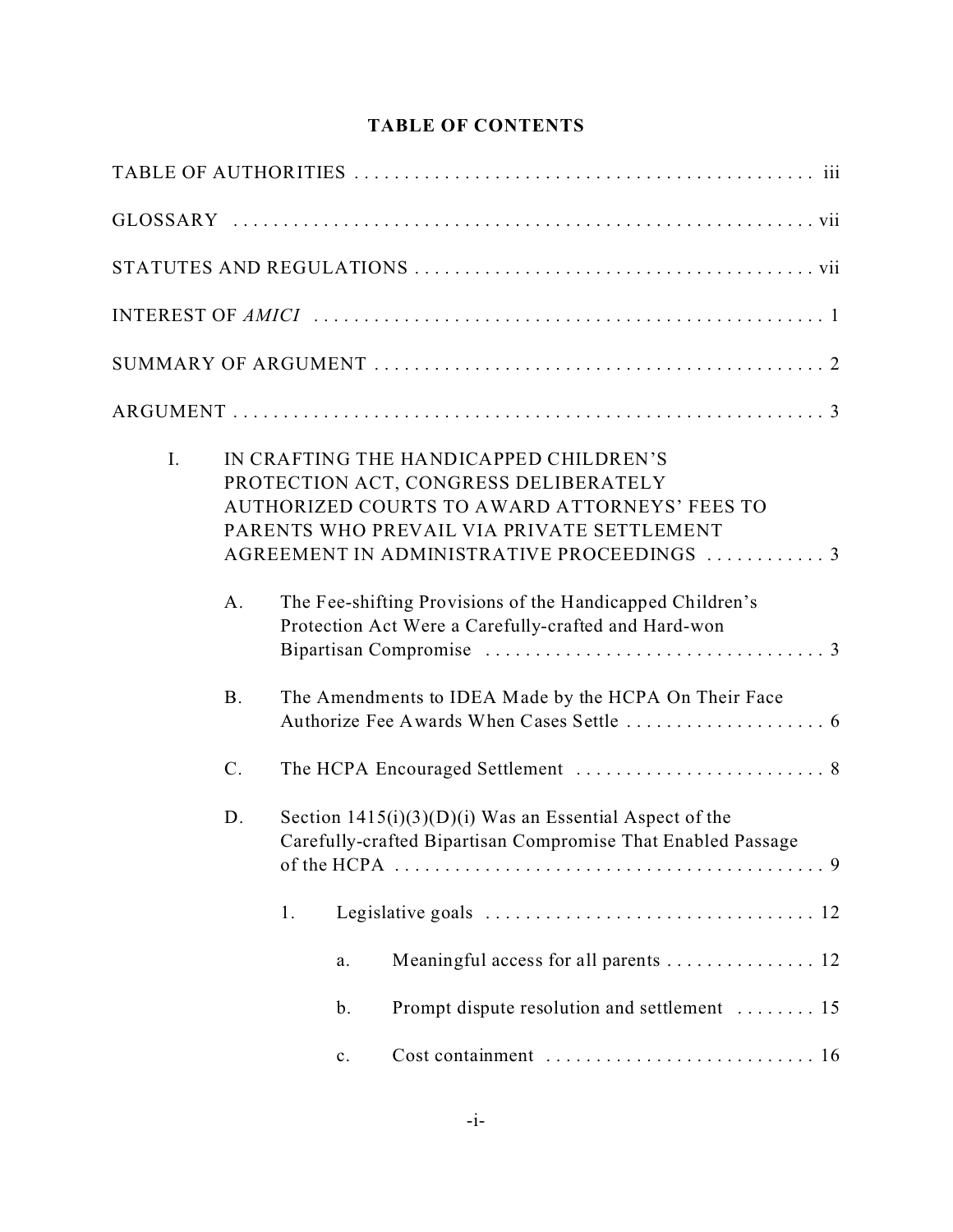|                 |           | 2. |                                                                                            |  |
|-----------------|-----------|----|--------------------------------------------------------------------------------------------|--|
|                 |           | 3. |                                                                                            |  |
|                 | E.        |    | The Congressional Authorization of Fees for Cases Settled                                  |  |
|                 |           |    | by the Parties Encompasses Purely Private Settlement                                       |  |
|                 |           |    | Agreements as Well as Those Entered into in States That                                    |  |
|                 |           |    | Allow Parties to Obtain the Imprimatur of the                                              |  |
|                 |           |    |                                                                                            |  |
| II.             |           |    | BECAUSE CONGRESS IN THE HCPA AUTHORIZED FEE                                                |  |
|                 |           |    | AWARDS WHEN PARENTS PREVAIL IN ADMINISTRATIVE                                              |  |
|                 |           |    | PROCEEDINGS VIA PRIVATE SETTLEMENT, BUCKHANNON                                             |  |
|                 |           |    | IS IRRELEVANT TO THE FEE CLAIMS OF THE SETTLING                                            |  |
|                 |           |    |                                                                                            |  |
|                 | $A$ .     |    | <b>Buckhannon Did Not Hold That All Congressional Enactments</b>                           |  |
|                 |           |    | Allowing Fee Awards to a "Prevailing Party" Are to Be                                      |  |
|                 |           |    | Interpreted Identically, Regardless of Whatever Other Language                             |  |
|                 |           |    |                                                                                            |  |
|                 | <b>B.</b> |    | Congress Specified the Particular Precedents Set Under                                     |  |
|                 |           |    | Other Fee-shifting Statutes Consistent with Which the HCPA                                 |  |
|                 |           |    | Is to Be Construed $\ldots \ldots \ldots \ldots \ldots \ldots \ldots \ldots \ldots \ldots$ |  |
|                 |           |    |                                                                                            |  |
|                 |           |    | CERTIFICATE OF COMPLIANCE WITH RULE 32(a)                                                  |  |
| <b>ADDENDUM</b> |           |    | Unpublished state administrative decision cited in this brief  A-1                         |  |
|                 |           |    |                                                                                            |  |

CERTIFICATE OF SERVICE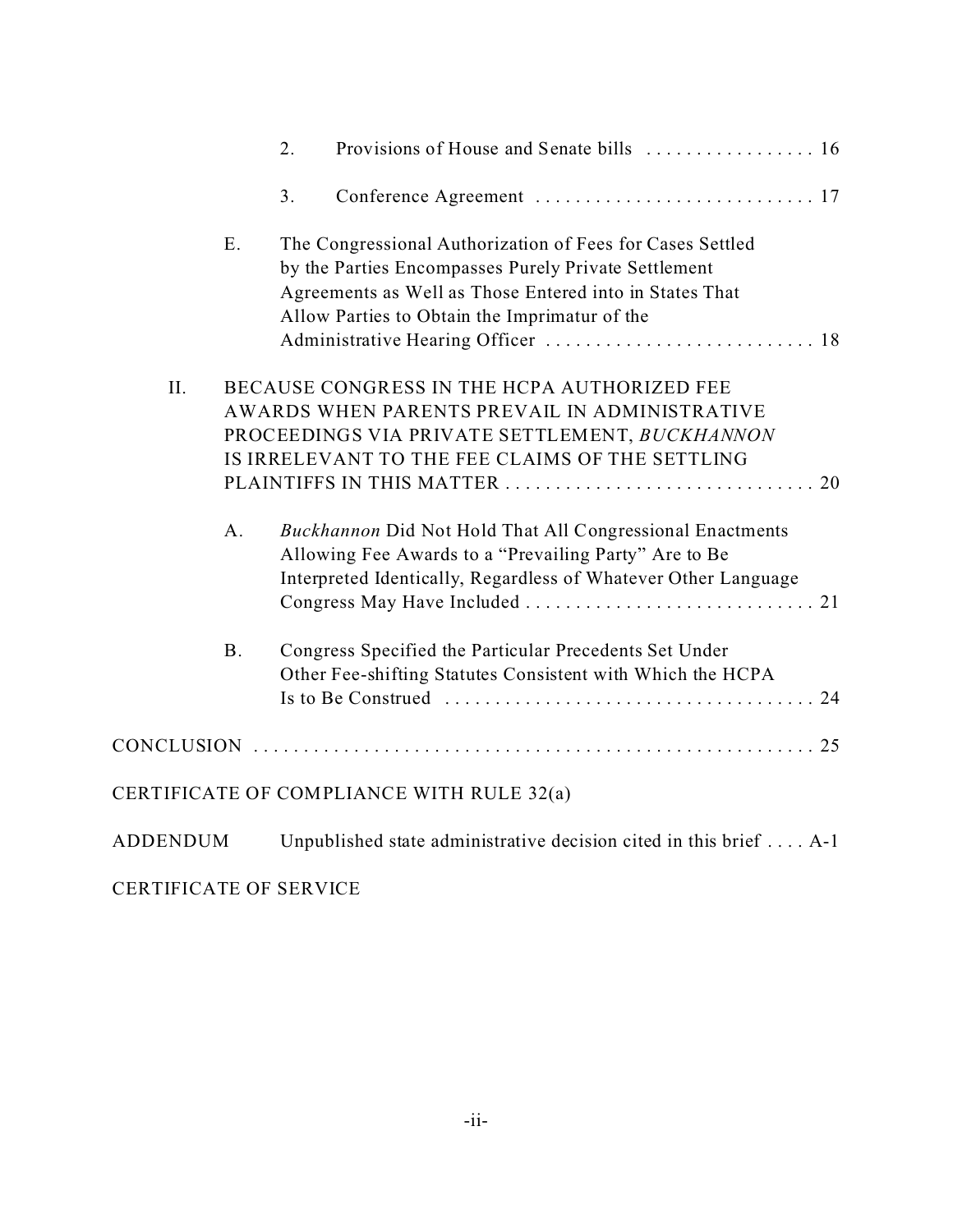### **TABLE OF AUTHORITIES**

### **Cases:**

| Bd. of Hendrick Hudson Central School District v. Rowley,                                                                             |
|---------------------------------------------------------------------------------------------------------------------------------------|
| Buckhannon Board and Care Home v. West Virginia Dept. of<br>Health and Human Resources, 532 U.S. 598 (2001)  2, 8, 20, 21, 22, 23, 24 |
| Eddins v. Excelsior Independent School District,                                                                                      |
|                                                                                                                                       |
| Little Rock School District v. Mauney, 183 F.3d 816 (8th Cir. 1999)  18                                                               |
|                                                                                                                                       |
| * Moore v. District of Columbia, 907 F.2d 165 (D.C. Cir. 1990)  21, 24, 25                                                            |
|                                                                                                                                       |
| * Oil, Chemical and Atomic Workers International Union v. Department                                                                  |
|                                                                                                                                       |
| * Shelly C. v. Venus Independent School District,                                                                                     |
|                                                                                                                                       |
|                                                                                                                                       |

*Authorities upon which we chiefly rely are*  $m$  arked with asterisks.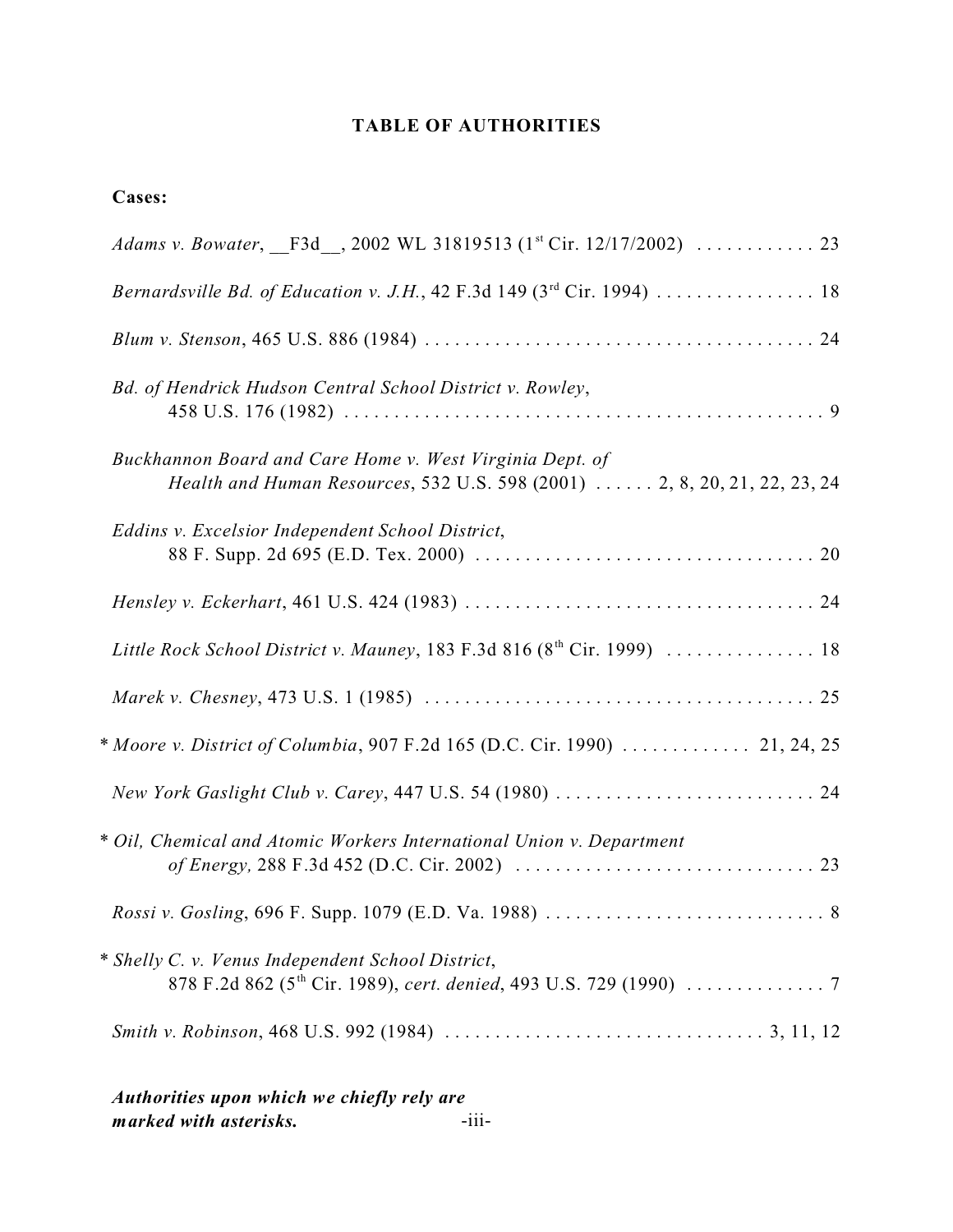| TD v. LaGrange School District No. 102,                                                     |
|---------------------------------------------------------------------------------------------|
| Town of Burlington v. Department of Education, 736 F.2d 773 (1 <sup>st</sup> Cir. 1984)  18 |
| <b>Statutes:</b>                                                                            |
|                                                                                             |
|                                                                                             |
|                                                                                             |
|                                                                                             |
|                                                                                             |
|                                                                                             |
|                                                                                             |
|                                                                                             |
|                                                                                             |
|                                                                                             |
|                                                                                             |
|                                                                                             |
|                                                                                             |
| Education of the Handicapped Act Amendments of 1990,                                        |
| * Handicapped Children's Protection Act of 1986,                                            |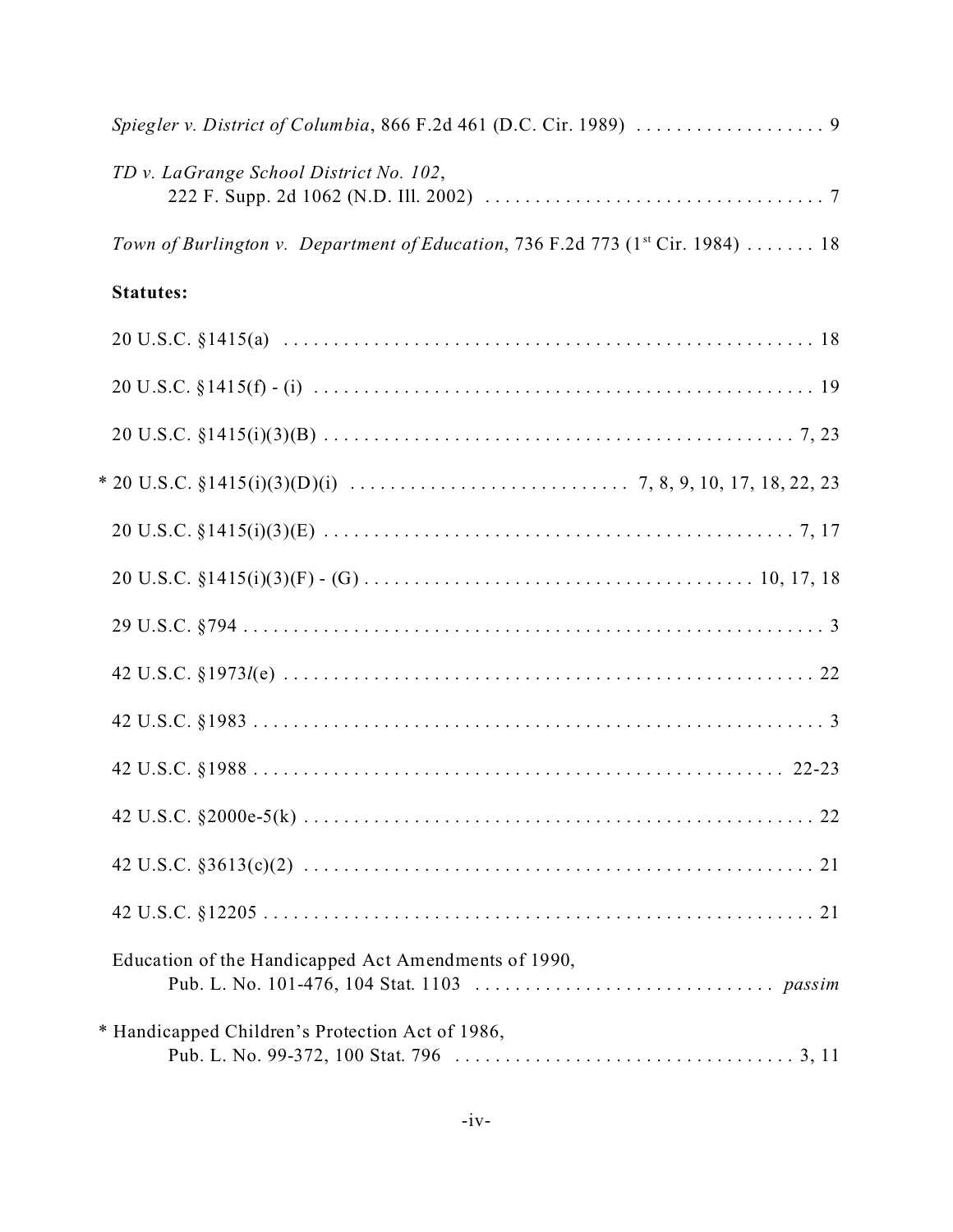| Individuals with Disabilities Education Act Amendments of 1997,                                                                                                                                                                               |  |
|-----------------------------------------------------------------------------------------------------------------------------------------------------------------------------------------------------------------------------------------------|--|
| <b>Congressional Materials/Bills:</b>                                                                                                                                                                                                         |  |
|                                                                                                                                                                                                                                               |  |
|                                                                                                                                                                                                                                               |  |
|                                                                                                                                                                                                                                               |  |
|                                                                                                                                                                                                                                               |  |
| <b>Congressional Materials/Reports and Hearings:</b>                                                                                                                                                                                          |  |
|                                                                                                                                                                                                                                               |  |
| * H.R. Conf. Rep. No. 99-687 (1986),                                                                                                                                                                                                          |  |
| * S. Rep. No. 99-112 (1985),<br>reprinted in 1986 U.S.C.C.A.N. 1798  4, 5, 11-12, 13, 17, 24                                                                                                                                                  |  |
| * Handicapped Children's Protection Act: Hearing Before the<br>Subcommittee on Select Education of the Committee on Education<br>and Labor on H.R. 1523, 99 <sup>th</sup> Cong. 1 <sup>st</sup> Sess., 1-2, 9 (1985)  11, 13, 16              |  |
| * Handicapped Children's Protection Act: Hearing Before the<br>Subcommittee on the Handicapped of the Committee on Labor and Human<br>Resources of the U.S. Senate on S. 415, 99 <sup>th</sup> Cong. 1 <sup>st</sup> Sess. 2-3 (1985)  12, 13 |  |
| <b>Congressional Materials/Proceedings of Congress:</b>                                                                                                                                                                                       |  |
|                                                                                                                                                                                                                                               |  |
|                                                                                                                                                                                                                                               |  |
|                                                                                                                                                                                                                                               |  |
|                                                                                                                                                                                                                                               |  |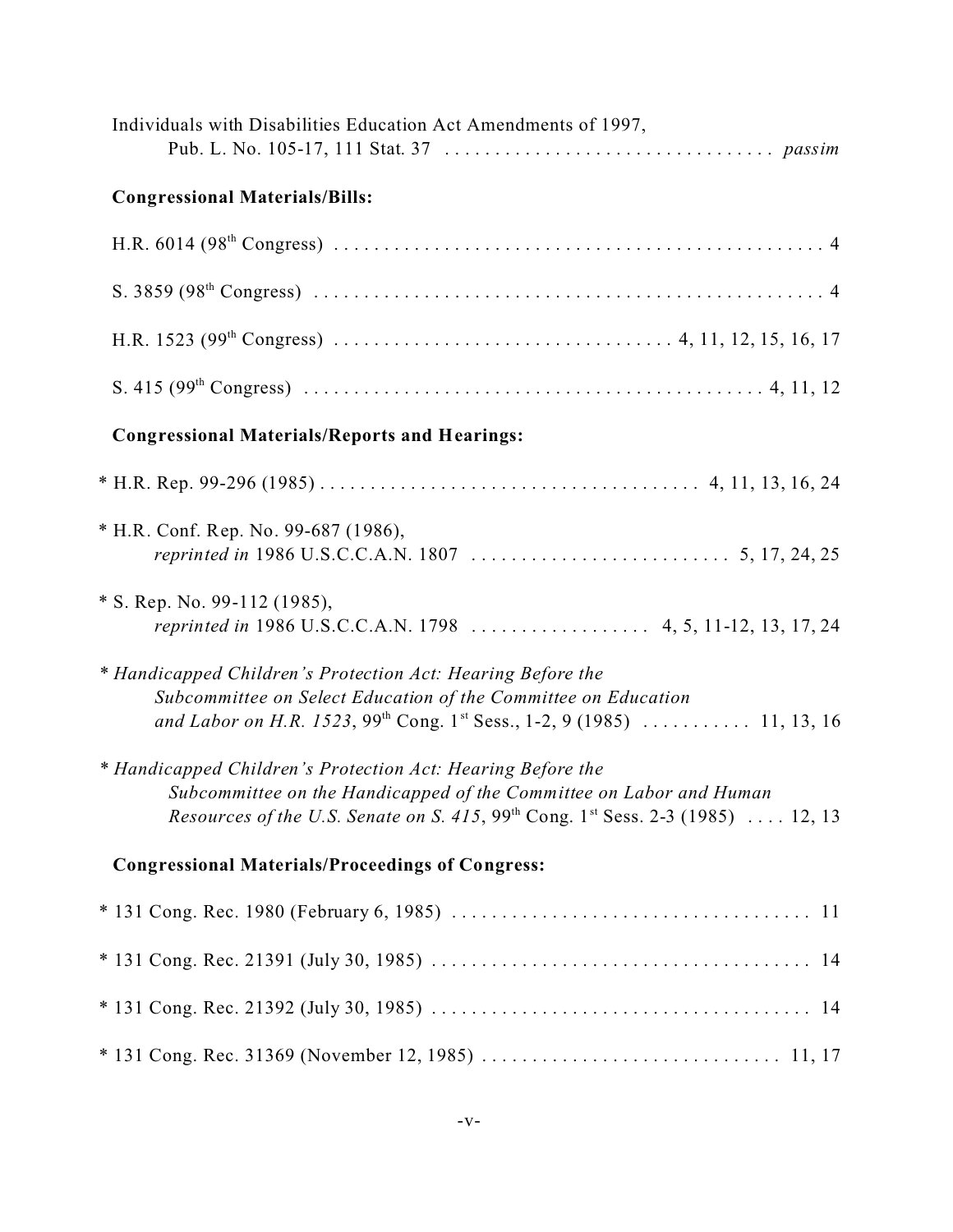#### **State Administrative Materials:**

| In RE: Rockport Public Schools,                          |  |
|----------------------------------------------------------|--|
| 8 MSER 2, 4-5, Massachusetts Bureau of Special Education |  |
|                                                          |  |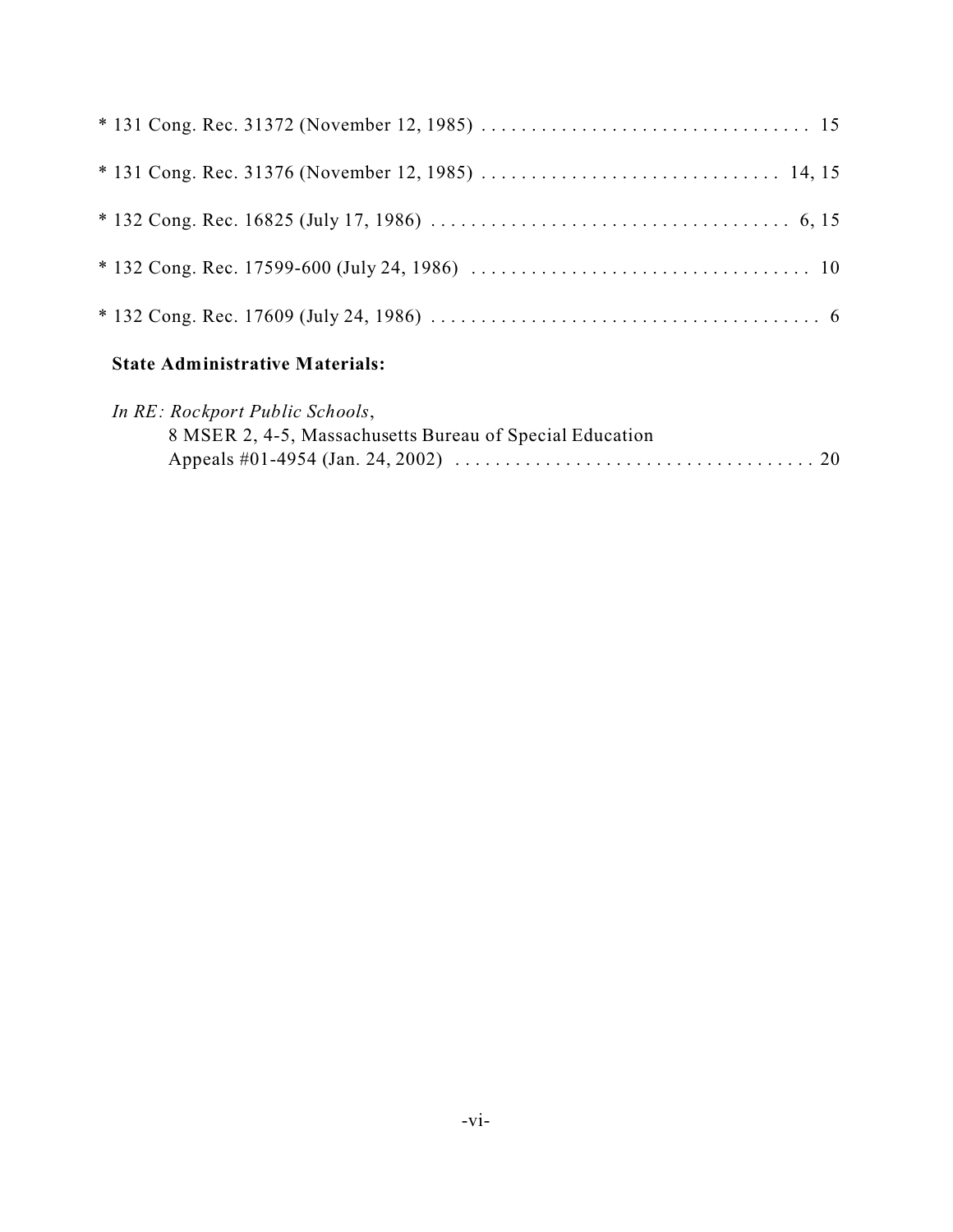# **GLOSSARY**

| ADA         | Americans with Disabilities Act             |
|-------------|---------------------------------------------|
| EH A        | Education of the Handicapped Act            |
| <b>FHA</b>  | Fair Housing Act                            |
| <b>HCPA</b> | Handicapped Children's Protection Act       |
| <b>IDEA</b> | Individuals with Disabilities Education Act |

# **STATUTES AND REGULATIONS**

All applicable statutes and regulations are contained in the Brief for Appellants.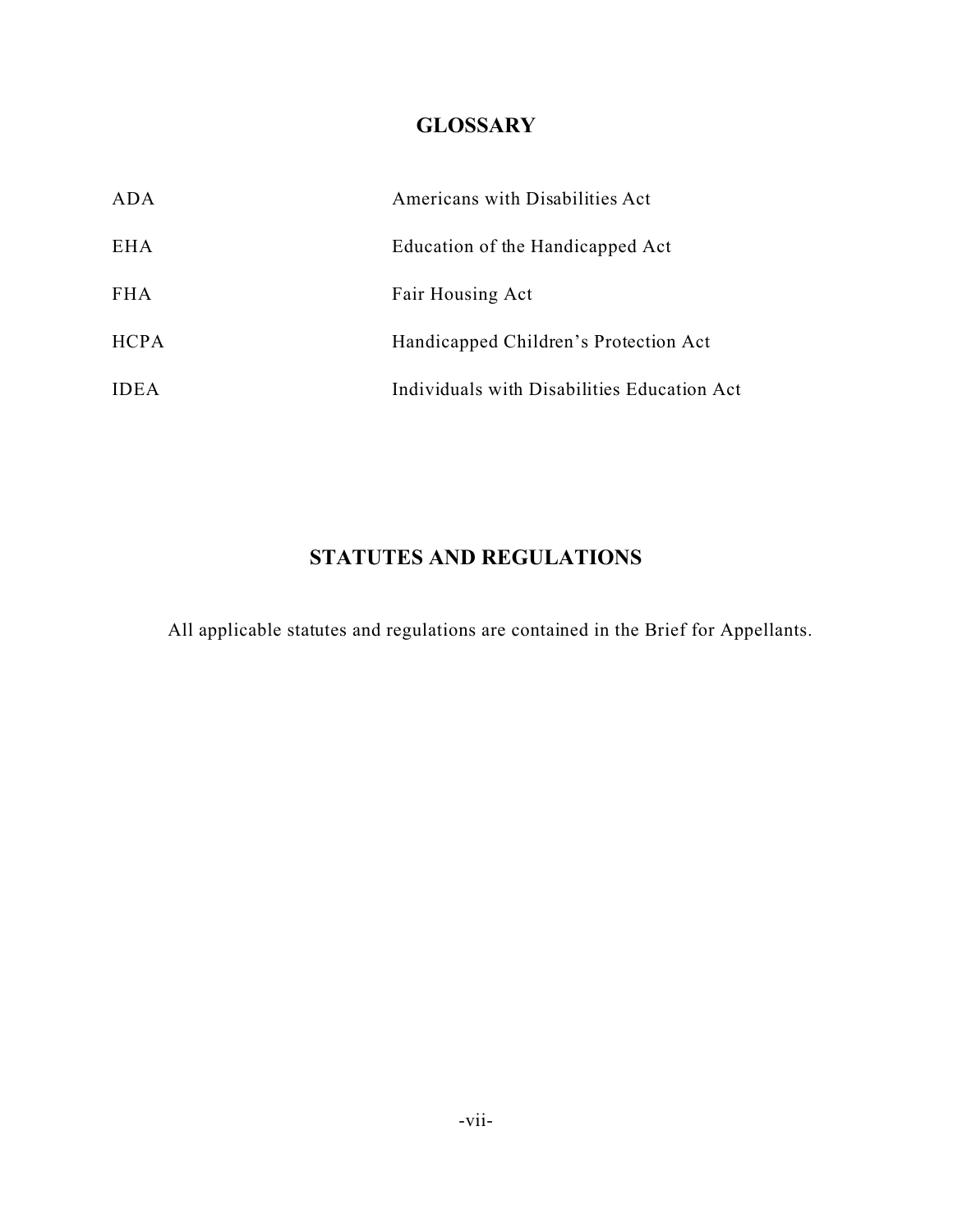#### **INTEREST OF AMICI**

*Amici* are sitting members of Congress with a long and continuous history of involvement in the evolution and oversight of the Individuals with Disabilities Education Act, including the attorneys' fee provision added in 1986 by the Handicapped Children's Protection Act. They are original co-sponsors of Public Law 94-142, IDEA's 1975 precursor (Senators Kennedy and then-Representative Jeffords); original co-sponsors of the HCPA (Senator Kennedy, Representatives Jeffords, Kildee and Owens); former chairmen of the subcommittees with jurisdiction over IDEA (Senator Harkin, Representative Owens); the former chairman of the Senate committee with jurisdiction (Senator Kennedy); and the current ranking minority members of the Senate and House committees (Senator Kennedy, Representative Miller). Senator Kennedy served on the subcommittee that drafted Public Law 94-142, and was a conferee on the Conference Committee that developed the final version of the HCPA. Senators Kennedy and Jeffords, and Representatives Kildee, Miller and Owens were members of the committees with jurisdiction over IDEA at the time that the HCPA was drafted, debated and enacted, and are members of those committees today. Senators Kennedy, Harkin and Jeffords and Representative Owens participated as *amici curiae* in this court's *en banc* consideration of *Moore v. District of Columbia*, which recognized Congress' authorization in the HCPA of awards of attorneys' fees for parents who prevail in administrative proceedings under IDEA.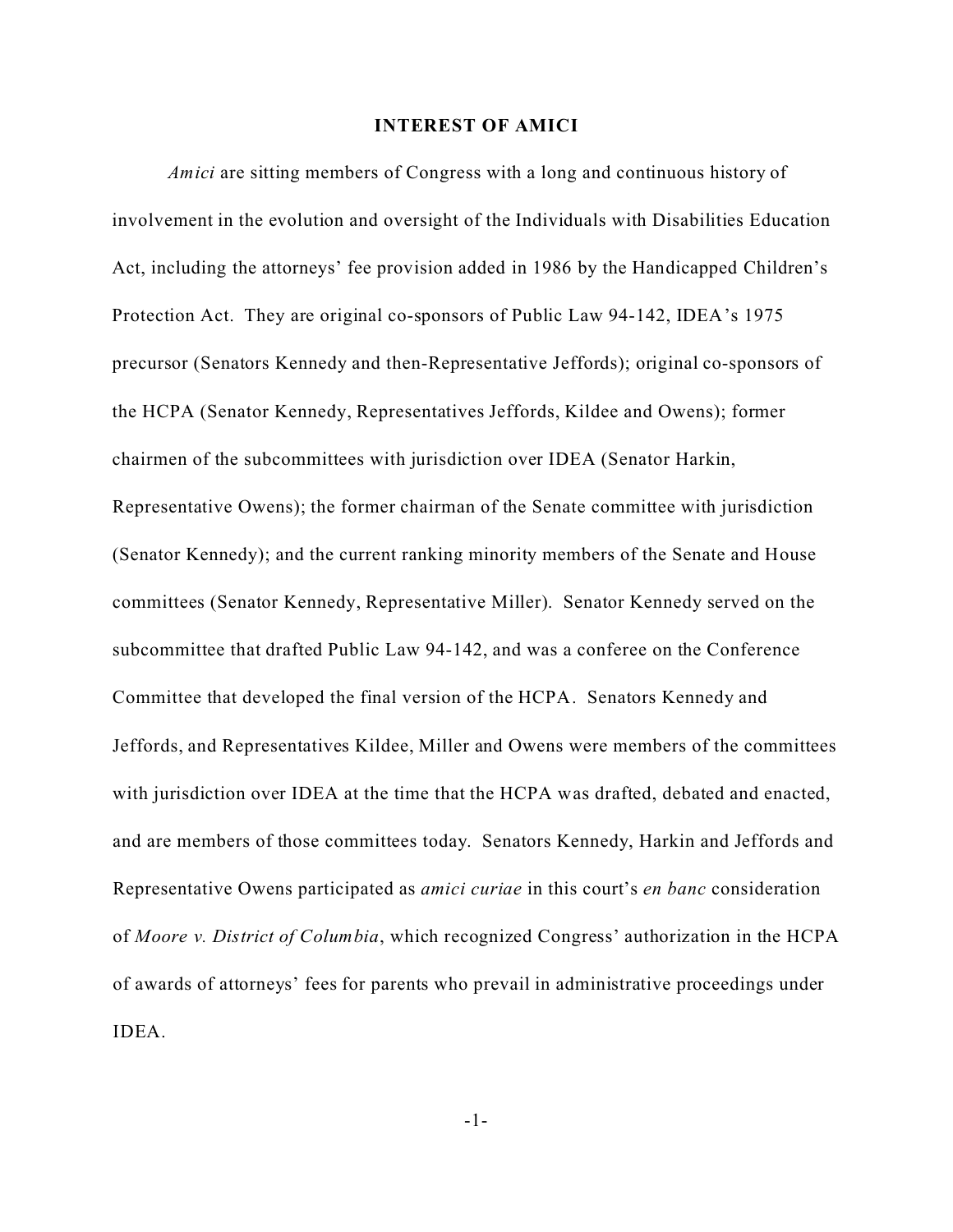By virtue of their long histories and continuing roles in drafting, debating, negotiating and overseeing IDEA and the HCPA, *amici* have unique perspective and guidance to offer in this matter. They submit this brief as officers of the United States pursuant to Fed. R. App. P. 29(a).

#### **SUMMARY OF ARGUMENT**

The district court's February 4, 2002 Opinion and Order, unfortunately amended by the March 19, 2002 Opinion and Order that is the subject of this appeal, was correct: Congress in the Individuals with Disabilities Education Act authorized the award of attorneys' fees to prevailing parents when disputes are resolved by settlement agreements, and the Supreme Court's decision in *Buckhannon Board and Care Home v. West Virginia Department of Health and Human Resources*, 532 U.S. 598 (2001), does not change this. 20 U.S.C. §1415(i)(3)(D)(i), added to the law by the Handicapped Children's Protection Act of 1986 ("HCPA"), authorizes fees when parents prevail in administrative proceedings via private settlement agreements as part of a larger scheme to promote dispute resolution, and was an essential part of the carefully-crafted and hard-won bipartisan compromise that paved the way for enactment of the HCPA. Nothing in *Buckhannon* changes the manner in which IDEA and the HCPA must be construed, or even applies to the task of construing those statutes. Interpreting *Buckhannon* to preclude fee awards when IDEA disputes settle would require this court to ignore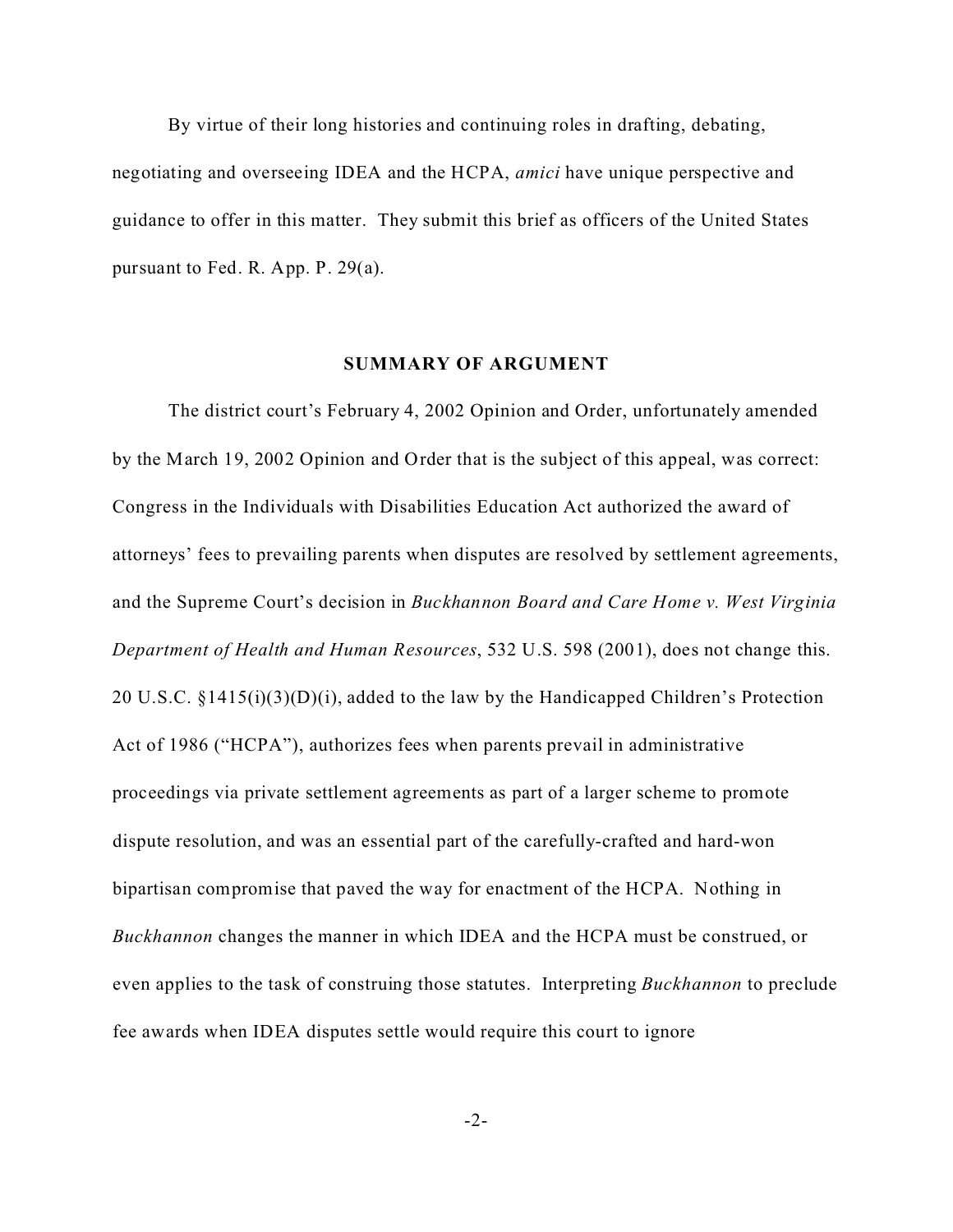$\S1415(i)(3)(D)(i)$ , and so to erase this Congressional enactment. The Supreme Court could not have intended and, indeed, *Buckhannon* does not require, that courts do so.

#### **ARGUMENT**

## **I. IN CRAFTING THE HANDICAPPED CHILDREN'S PROTECTION ACT, CONGRESS DELIBERATELY AUTHORIZED COURTS TO AWARD ATTORNEYS' FEES TO PARENTS WHO PREVAIL VIA PRIVATE SETTLEMENT AGREEMENT IN ADMINISTRATIVE PROCEEDINGS**

### **A. The Fee-shifting Provisions of the Handicapped Children's Protection Act Were a Carefully-crafted and Hard-won Bipartisan Compromise**

The fee shifting provisions of the Individuals with Disabilities Education Act ("IDEA"), called the Education of the Handicapped Act ("EHA") until renamed in  $1990$ ,<sup>1</sup> were first added to the law by Section 2 of the Handicapped Children's Protection Act of 1986 ("HCPA"),<sup>2</sup> Congress' response to *Smith v. Robinson*, 468 U.S. 992 (1984). In *Smith*, the Supreme Court held that the EHA was the exclusive vehicle for raising legal claims about the provision of a free appropriate public education to children with disabilities, thereby foreclosing Section 504 of the Rehabilitation Act of 1973<sup>3</sup> and 42 U.S.C. §1983 as avenues for bringing such claims. One major consequence of this interpretation was to preclude prevailing parents from receiving an award of attorney

<sup>&</sup>lt;sup>1</sup> Originally enacted in 1975 as Pub. L. No. 94-142, 89 Stat. 773, IDEA was renamed by the EHA Amendments of 1990, Pub. L. No. 101-476, 104 Stat. 1103.

<sup>&</sup>lt;sup>2</sup> Pub. L. No. 99-372, 100 Stat. 796.

 $3$  29 U.S.C.  $§794$ .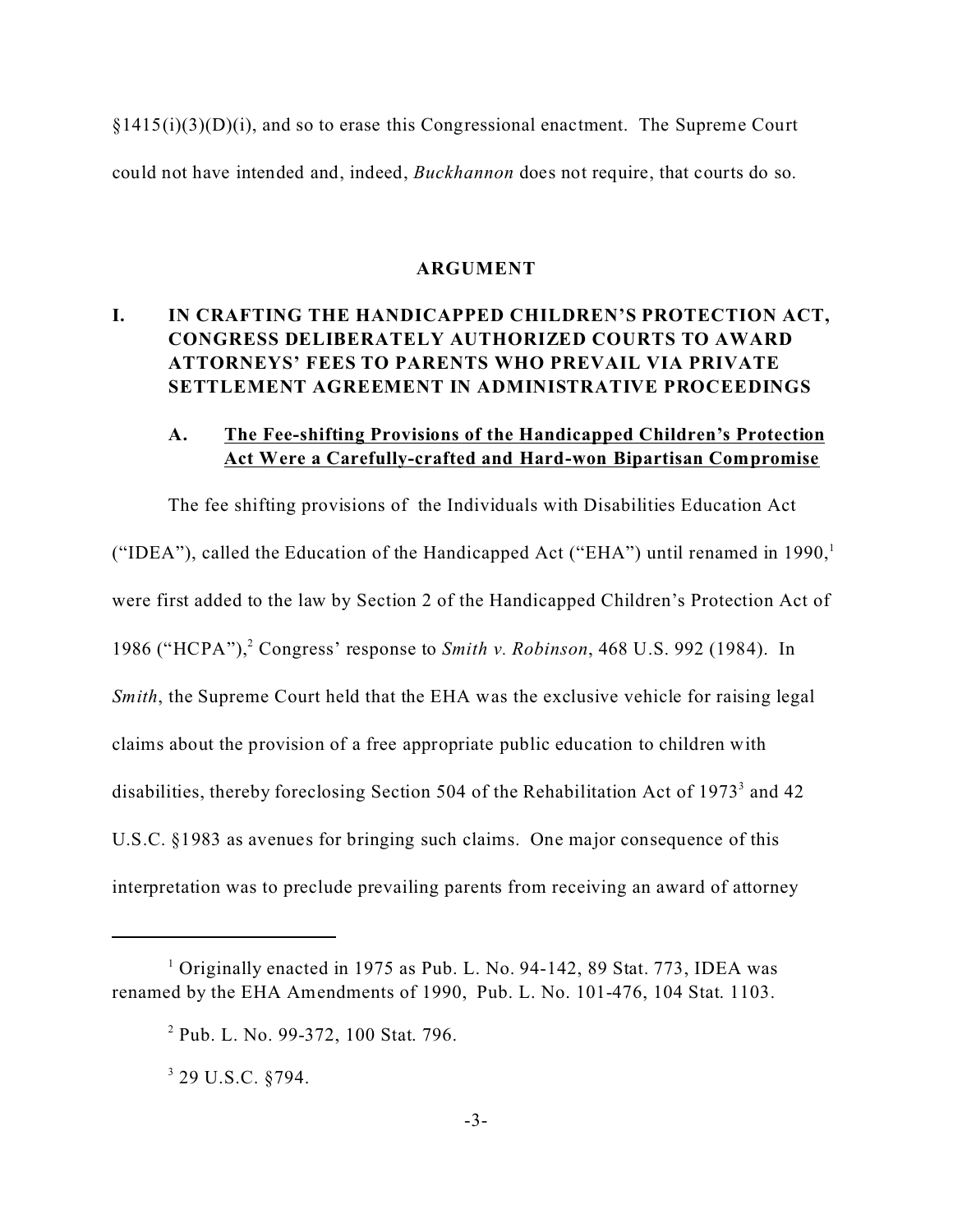fees, as Congress had never explicitly provided for fee awards under the EHA (as it had for the latter two statutes). $4$ 

Almost immediately following this decision, identical bills countering *Smith* were introduced in the two Houses of the  $98<sup>th</sup> Congress$ , due to a general recognition that the decision was contrary to Congress' original intent, and would greatly limit the ability of parents with limited income to obtain legal representation in order to secure their children's rights. The 98<sup>th</sup> Congress adjourned without passing this legislation, and divergent bills explicitly authorizing attorney fees for prevailing parents were introduced in both houses once again in the  $99<sup>th</sup>$  Congress, early in 1985. $<sup>6</sup>$  A contentious process</sup> ensued, with, *inter alia*, committee members in the House divided as to whether fee awards should be permitted for administrative proceedings,<sup>7</sup> Senate committee members at odds over an attempted cap on the fees that could be awarded to publicly-funded attorneys,<sup>8</sup> the U.S. Department of Education seeking changes in S.415 after it was

<sup>&</sup>lt;sup>4</sup> Prior to *Smith*, when parents prevailed on an EHA claim, courts would regularly award attorneys' fees because of related Section 504 or constitutional claims.

<sup>5</sup> H.R.6014 and S.3859.

 $6$  H.R.1523 and S.415. These bills also contained provisions, ultimately enacted, countering the *Smith* holding that the EHA was the exclusive remedy for asserting the right of children with disabilities to a free appropriate public education.

<sup>7</sup> *See* H.R. Rep. 99-296, at 15-17 (1985) (hereinafter "House Report").

<sup>8</sup> *See* S. Rep. No. 99-112 at 17-18 (1985), *reprinted in* 1986 U.S.C.C.A.N. 1798, 1806-07 (hereinafter "Senate Report").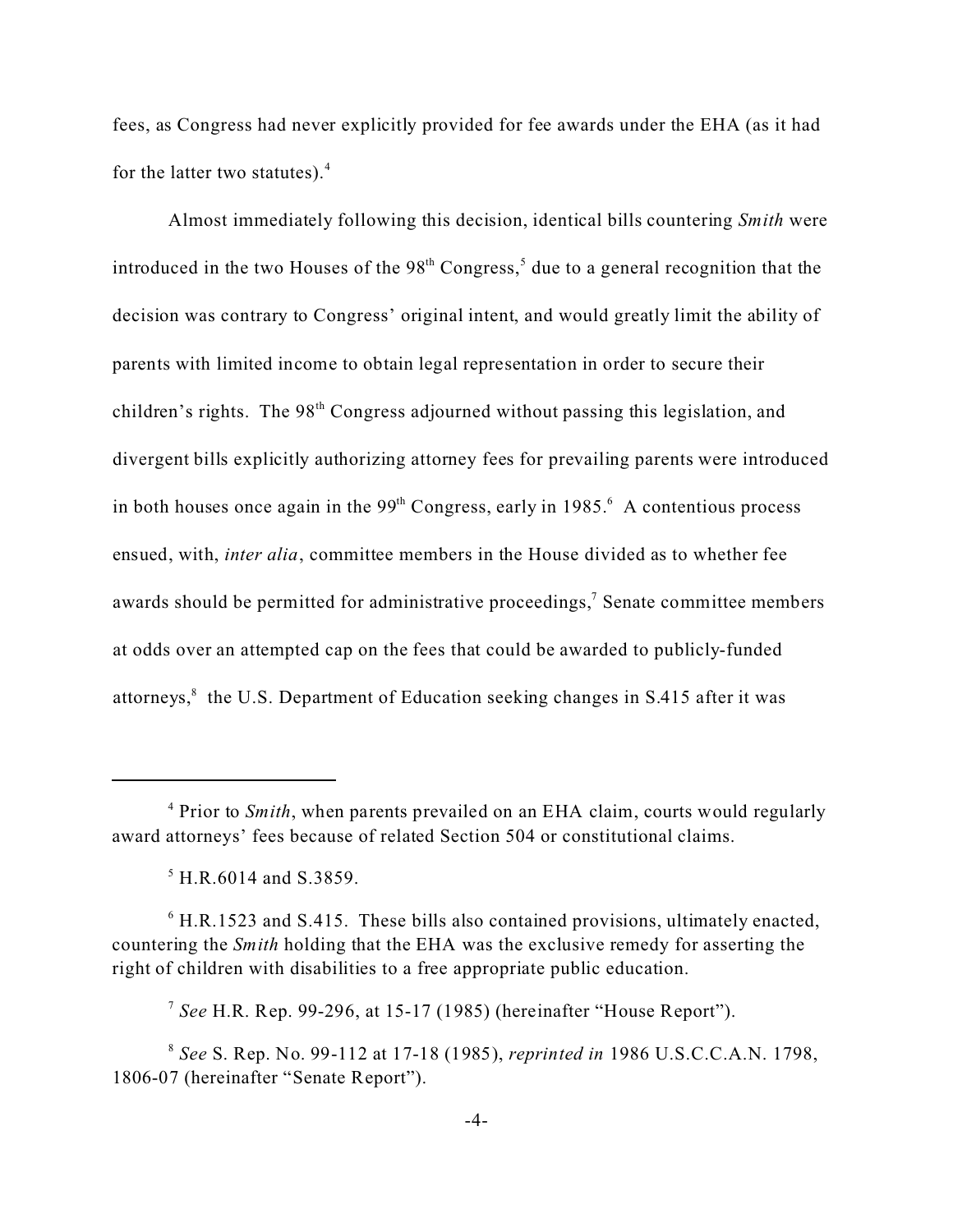reported out of committee,<sup>9</sup> and the House and Senate passing significantly divergent bills.<sup>10</sup> As demonstrated by the discussion *infra* at 10 - 17, there was vigorous disagreement among members about the extent to which proposed provisions and amendments would result in excessive costs for school systems, empower or disadvantage parents, and encourage or discourage expeditious settlement of education disputes.

The final version of the HCPA passed the Democratic-controlled House and the Republican-controlled Senate in July of 1986, after House and Senate conferees forged a compromise on its fee-shifting provisions. Members speaking in support of the conference agreement repeatedly stressed that the final bill was a delicate and hard-won compromise. In urging his colleagues to support final passage of the bill, Senator Hatch, a co-sponsor, conferee and Chairman of the Senate Labor and Human Resources Committee, stated:

...As cosponsor of S.415 and as a conferee, I am pleased that the conference agreement we are now voting on reflects the culmination of several years of deliberation and refinement.

The agreement we are now considering is a compromise which I feel accomplishes two major objectives. First, it provides for the award of a reasonable attorneys' fees to prevailing parents in an Education of the Handicapped Act action or proceeding.

Second, it includes...provisions...to protect against excessive reimbursement.

<sup>9</sup> *See* Senate Report at 12.

<sup>10</sup> *See* H.R. Conf. Rep. No. 99-687 (1986), *reprinted in* 1986 U.S.C.C.A.N. 1807 (hereinafter "Conference Report").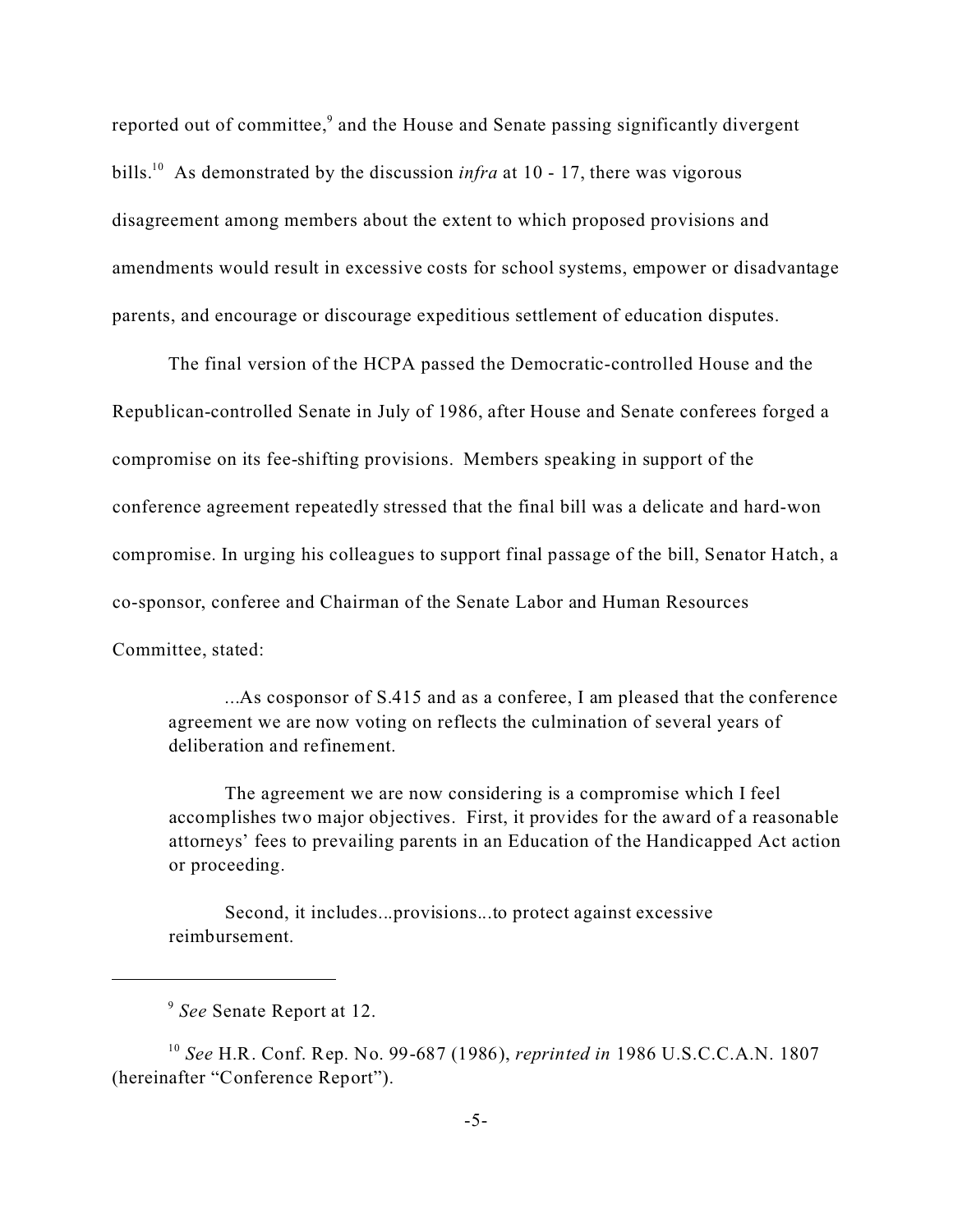Let me again emphasize that the conference agreement developed is a compromise. Without the passage of this carefully crafted document, handicapped children and their parents cannot be fully protected...I would like to commend Senator Weicker and Congressman Williams for their diligence in finally reaching consensus.

132 Cong. Rec. 16825 (July 17, 1986). Representative Biaggi, a co-sponsor and one of

the House managers of the bill, observed,

This compromise represents hundreds of hours spent by both Houses of this body...Although we have arrived at this point, it was not without great difficulty...I wish to acknowledge the contributions and efforts of all of the conferees...in reaching this carefully crafted compromise.

132 Cong. Rec. 17609 (July 24, 1986). Representative Bartlett, a sponsor of the House

bill and the ranking minority member of the Subcommittee on Select Education of the

Committee on Education and Labor, emphasized the extraordinary difficulty of the

process that culminated in the Conference agreement on the HCPA:

This has been a difficult piece of legislation. It concerns a particularly volatile issue – namely, attorneys' fees...In this legislation, we have wrestled with the issue of attorneys' fees in a sensitive area – the education of handicapped children. It has taken 2 years to write a three-page bill. The process has been trying, and there are many of us who have been involved in that process who are not entirely satisfied with this legislation, but who feel that its benefits outweigh its potential limitations.

*Id*.

### **B. The Amendments to IDEA Made by the HCPA On Their Face Authorize Fee Awards When Cases Settle**

The fee-shifting provisions effectuated by section 2 of the HCPA provide in pertinent part,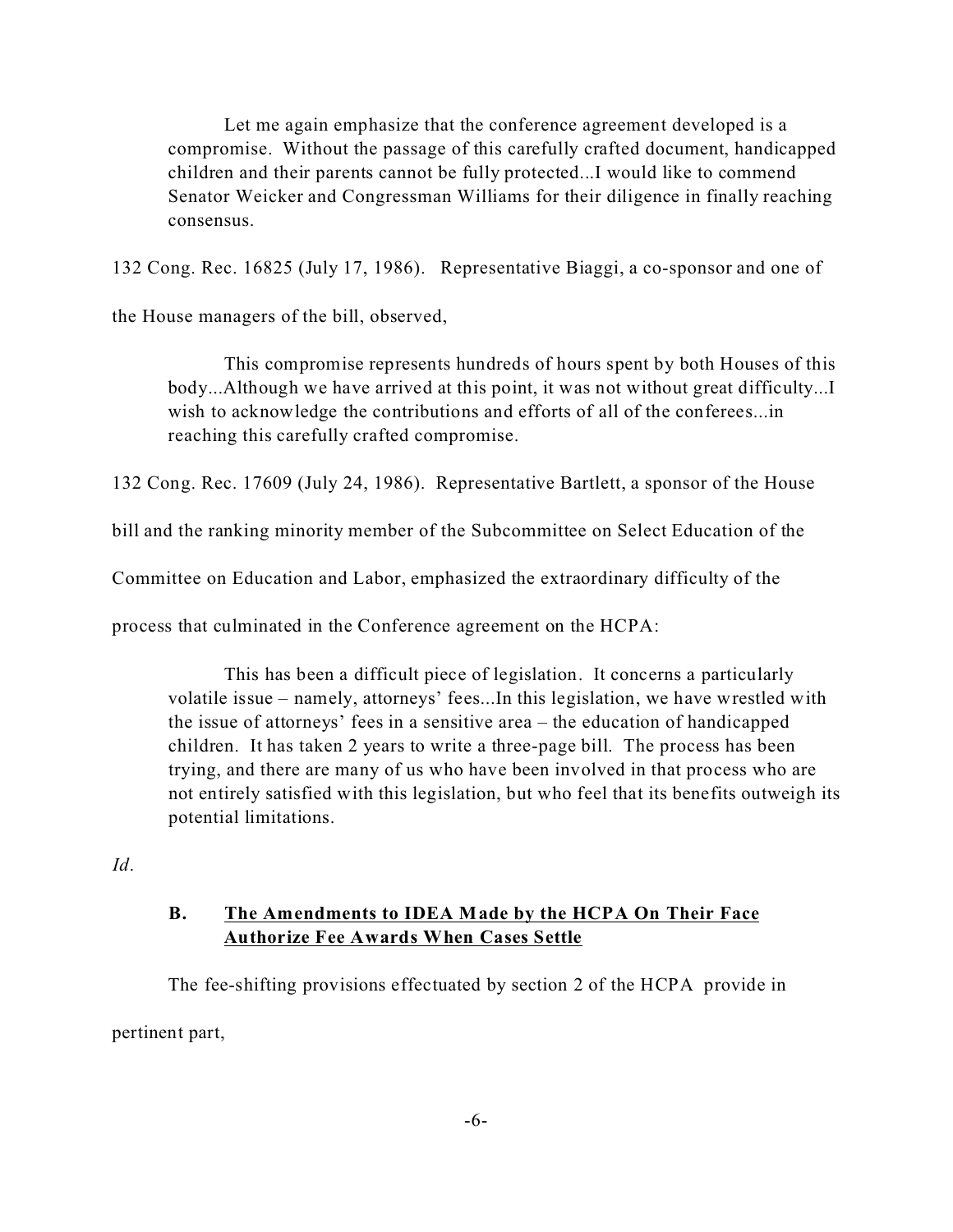[i]n any action or proceeding brought under this section, the court, in its discretion, may award reasonable attorneys' fees as part of the costs to the parents of a child with a disability who is the prevailing party,

#### 20 U.S.C. §1415(i)(3)(B), and

[a]ttorneys' fees may not be awarded and related costs may not be reimbursed in any action or proceeding under this section for services performed subsequent to the time of a written settlement offer to a parent if-

(I) the offer is made within the time prescribed by Rule 68 of the Federal Rules of Civil Procedure or, in the case of an administrative proceeding, at any time more than 10 days before the proceeding begins;

(II) the offer is not accepted within 10 days; and

(III) the court or administrative hearing officer finds that the relief finally obtained by the parents is not more favorable to the parents than the offer of settlement.

20 U.S.C.  $\S 1415(i)(3)(D)(i)$ . Section  $1415(i)(3)(E)$  further provides,

[n]otwithstanding subparagraph (D), an award of attorneys' fees and related costs may be made to a parent who is the prevailing party and who was substantially justified in rejecting the settlement offer. $<sup>11</sup>$ </sup>

These provisions on their face establish that parents who prevail by settling their

claims at the administrative level are eligible for a fee award. *Shelly C. v. Venus*

*Independent School District*, 878 F.2d 862 (5th Cir. 1989), *cert. denied*, 493 U.S. 729

(1990); *TD v. LaGrange School District No. 102*, 222 F. Supp. 2d 1062, 1065 (N.D. Ill.

 $11$  When enacted in 1986, the provisions now codified at 20 U.S.C.  $\S(1415(i)(3)(B), (D)(i), (E)$  were codified at 20 U.S.C.  $\S(1415(e)(4)(B), (D), (E)$ . They were recodified as part of the IDEA Amendments of 1997, Pub. L. No. 105-17, 111 Stat. 37.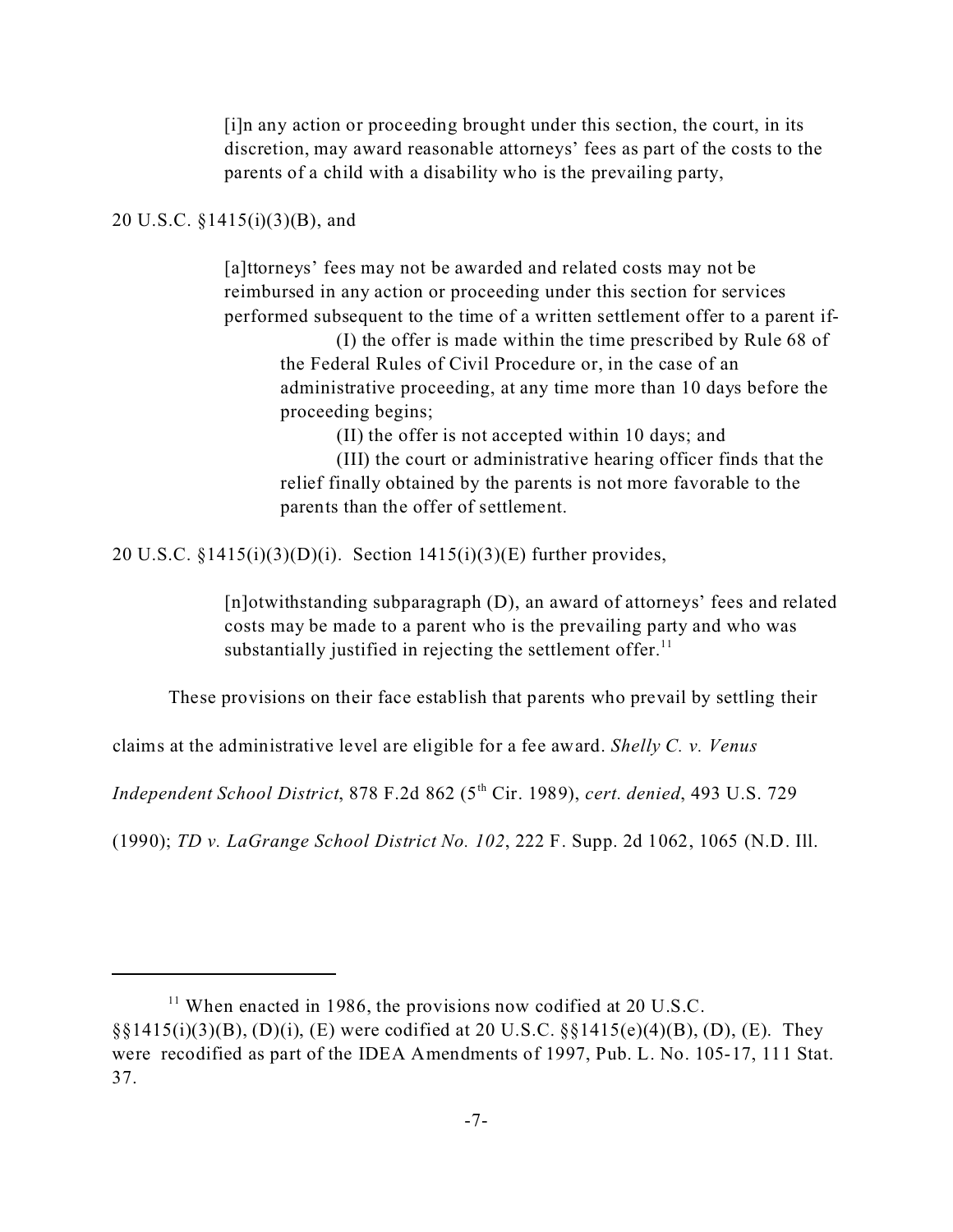2002); *Rossi v. Gosling*, 696 F. Supp. 1079 (E.D. Va. 1988).<sup>12</sup> Together they (1) authorize courts to award attorneys' fees to a parent who prevails in an administrative proceeding, but (2) require courts to deny a portion of the fees that otherwise would be included in such an award when a parent, under certain circumstances, refused a settlement offer before going on to prevail before the administrative hearing officer. This prohibition on fee awards for work done *after* an ultimately rejected settlement offer has been made has meaning only if – and is necessary to effectuate the Congressional concerns underlying it<sup>13</sup> only if – the statute makes fees available for work done *prior* to the rejected offer.

#### **C. The HCPA Encouraged Settlement**

Section  $1415(i)(3)(D)(i)$  simultaneously authorizes fee awards for parents who settle their IDEA cases and penalizes them when, under certain circumstances, they do not . In choosing this approach, Congress chose to encourage parents to advocate vigorously on behalf of their children, but to accept reasonable settlement offers. This choice re-affirmed and strengthened two pillars of the statutory scheme. By authorizing

<sup>&</sup>lt;sup>12</sup> The district court in the instant matter likewise recognized that  $\S 1415(i)(3)(D)(i)$ is a Congressional authorization for an award of attorneys' fees for parents who prevail through private settlements, so holding in the February 4, 2002 opinion and order subsequently amended by the order that is the subject of this appeal. The court further explained, "[t]his Congressional authorization is not impacted by *Buckhannon*..." Appendix at 170-71**.** The district court was correct on both points. Regarding the irrelevance of *Buckhannon*, see discussion beginning *infra* at 20.

<sup>13</sup> See discussion beginning *infra* at 11.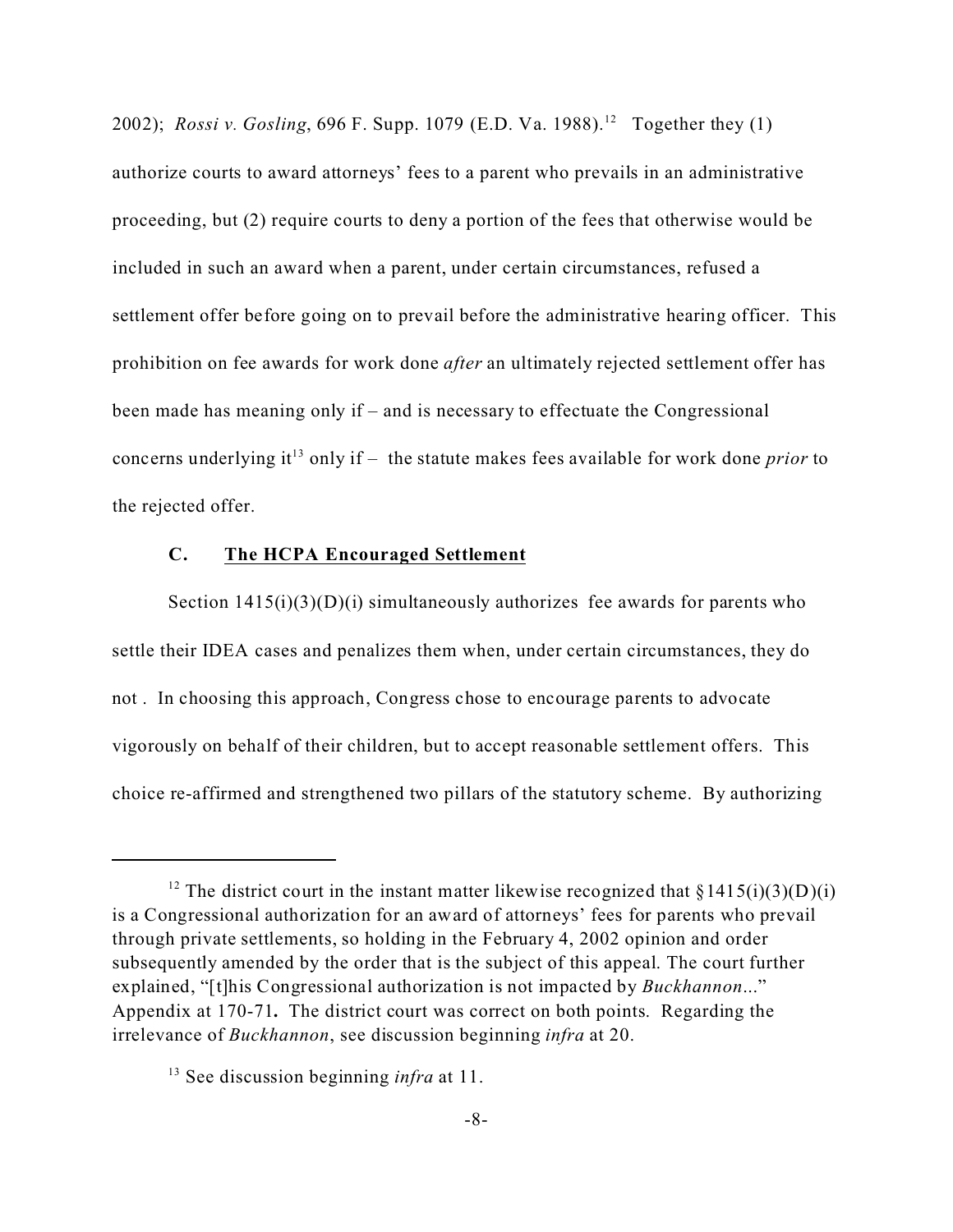fees, Congress gave parents an important tool for vindicating the rights of their children, reinvigorating its longstanding "emphasis upon compliance with procedures giving parents and guardians a large measure of participation at every stage of the administrative process." *Bd. of Hendrick Hudson Central School District v. Rowley*, 458 U.S. 176, 205 (1982). And by providing a strong incentive to accept reasonable settlement offers, Congress saw to it that, as it has since its inception, "the Act emphasizes the prompt resolution of disputes." *Spiegler v. District of Columbia*, 866 F.2d 461, 467 (D.C. Cir.  $1989$ ).<sup>14</sup>

### **D. Section 1415(i)(3)(D)(i) Was an Essential Aspect of the Carefullycrafted Bipartisan Compromise That Enabled Passage of the HCPA**

Both the House and Senate bills, as introduced and passed, were silent on the topic

of fees-for-settlement. Section  $1415(i)(3)(D)(i)$  was added at the eleventh hour, by the

*Spiegler*, 866 F.2d at 467 (emphasis in original) (citations omitted).

<sup>&</sup>lt;sup>14</sup> *Spiegler* held that a 30-day statute of limitations for filing a civil action to appeal an adverse administrative decision is consistent with the federal policy to promote prompt dispute resolution underlying IDEA. The opinion quotes at length from the legislative history of the EHA to illustrate this point, and includes the following passage: "Our reading of the Act is reinforced by its legislative history. Senator Williams,

its principal author, stated in final Senate debate that:

<sup>&#</sup>x27;I cannot emphasize enough that delay in resolving matters regarding the education program of a handicapped child is extremely detrimental to his development. The interruption or lack of the required special education and related services can result in a substantial setback to the child's development. Thus, in view of the *urgent need for prompt resolution* of questions involving the education of handicapped children it is expected that *all hearings and reviews* conducted pursuant to these provisions will be *commenced and disposed of as quickly as practicable* consistent with a fair consideration of the issues involved.'"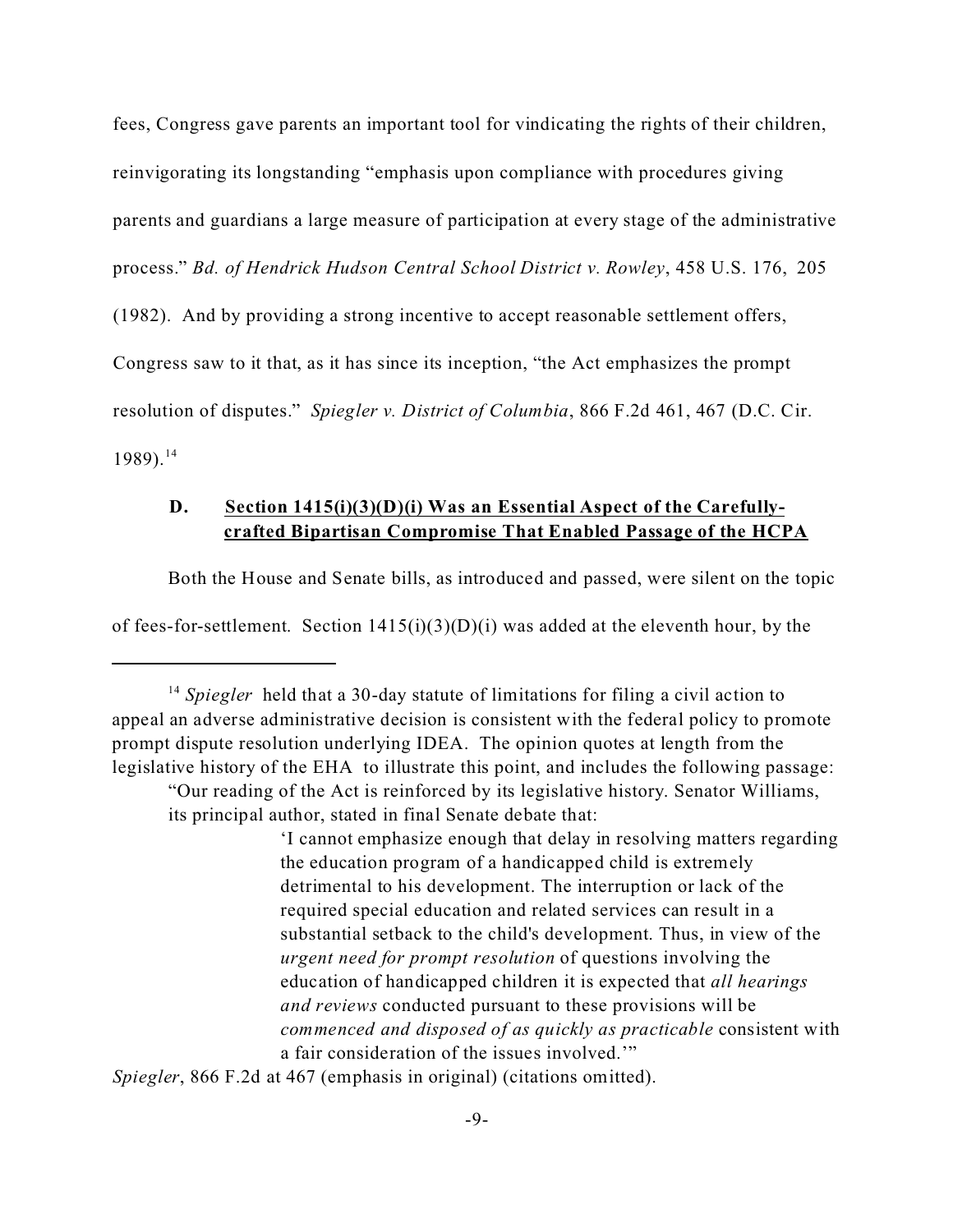House and Senate conferees charged with reconciling the two bodies' conflicting versions of the Act. *See* Conference Report at 6. This was a departure from the usual legislative process, and contrary to a House "scope rule" prohibiting conferees from including in their report issues that had not been committed to the conference by either body of Congress. *See* 132 Cong. Rec. 17599-600 (July 24, 1986) (remarks of Rep. Beilenson). The inclusion of  $\S 1415(i)(3)(D)(i)$  necessitated adoption of a resolution on the House floor waiving the scope rule before that body could consider the Conference report and the final version of the HCPA contained therein. *Id.*

Clearly, then, the conferees considered  $\S 1415(i)(3)(D)(i)$  essential to their final compromise. By authorizing fee awards for parents who settle their IDEA disputes but limiting fees in certain instances when they do not, this provision – along with its companion provision,  $\S 1415(i)(3)(F) - (G)$ , also added by the conferees<sup>15</sup> – enabled the

 $(F)$  Whenever the court finds that  $-$ 

(i) the parent, during the course of the action or proceedings unreasonably protracted the final resolution of the controversy;

(ii) the amount of attorneys' fees otherwise authorized to be awarded unreasonably exceeds the hourly rate prevailing in the community for similar services by attorneys of reasonably comparable skill, experience, and reputation; or

(G) The provisions of subparagraph (F) shall not apply in any action or

<sup>&</sup>lt;sup>15</sup> Sections 1415(i)(3)(F) - (G), like §1415(i)(3)(D)(i), address circumstances under which the fees awarded to a prevailing parent may be reduced. As added by section 2 of the HCPA, these provisions, at the time to be codified as new subsections of 20 U.S.C. §1415(e)(4) provided:

<sup>(</sup>iii) the time spent and legal services furnished were excessive considering the nature of the action or proceeding,

the court shall reduce, accordingly, the amount of attorneys' fees awarded under this subsection.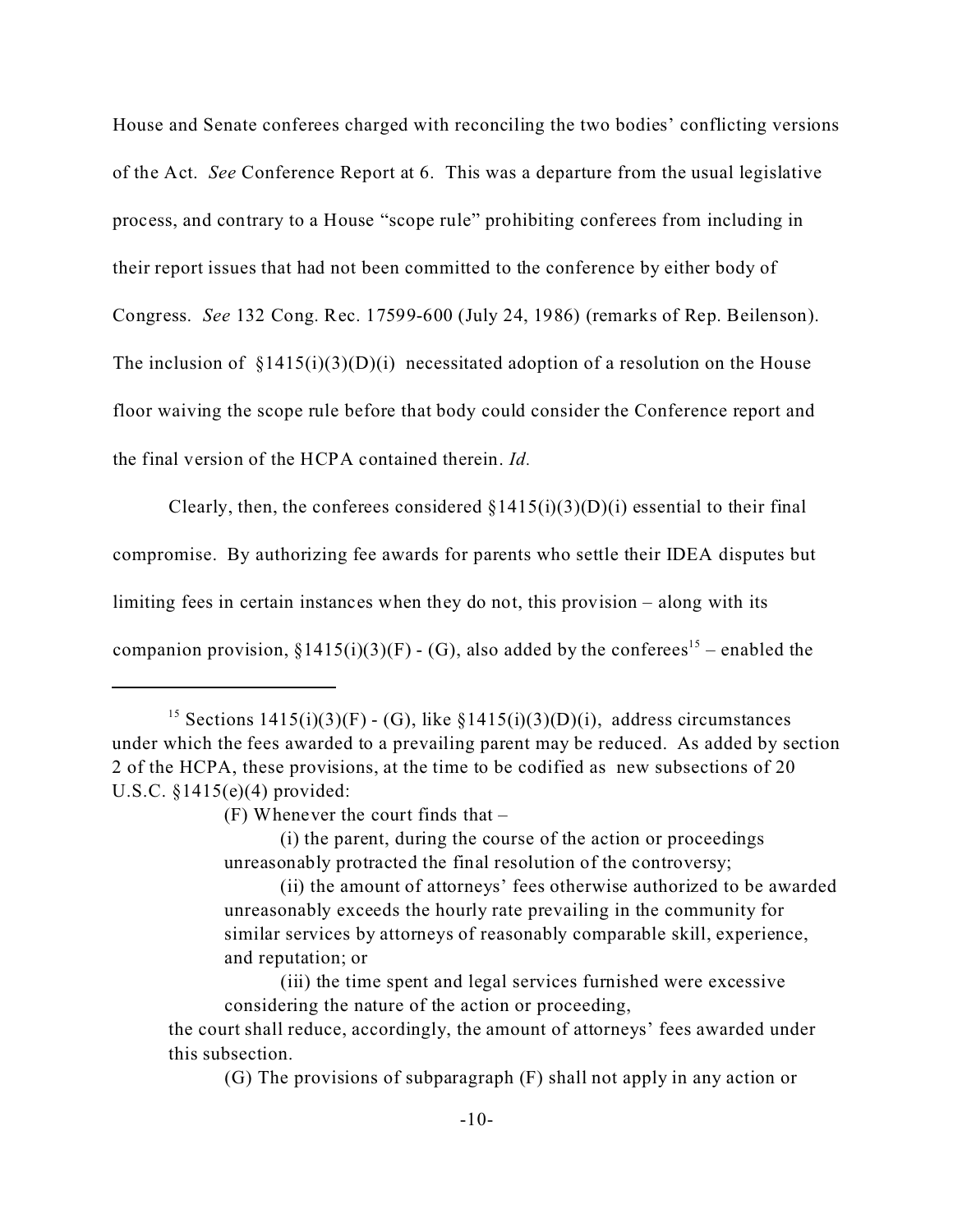conferees to accommodate the three primary and, perceived by some at times as competing, legislative goals that emerged as members of Congress worked to fashion a legislative response to *Smith* that would once again allow prevailing parents to be awarded attorneys' fees: (1) providing meaningful access to IDEA's dispute resolution procedures for all parents, regardless of economic status; (2) encouraging prompt resolution of disputes, and refraining from creating disincentives to settlement; and (3) avoiding excessive fee awards and controlling the costs to public school systems.

As demonstrated below, the legislative history is replete with evidence of the prominent role these goals played as H.R. 1523, the House bill, and S. 415, the Senate bill were shaped, debated and re-shaped. As the following examples make apparent, the principal controversy revolved around the two bills' authorization of fee awards for administrative, as opposed to only judicial, proceedings,  $16$  and the possible consequences thereof.

proceeding if the court finds that the State or local educational agency unreasonably protracted the final resolution of the action or proceeding or there was a violation of section 615 of the Act.

Sec. 2, Pub. L. No. 99-372, 100 Stat. 796, 797.

<sup>&</sup>lt;sup>16</sup> As introduced and originally considered by the Subcommittee on Select Education, H.R. 1523 allowed fee awards for judicial actions only. *See Handicapped Children's Protection Act: Hearing Before the Subcommittee on Select Education of the Committee on Education and Labor on H.R. 1523*,  $99<sup>th</sup>$  Cong. 1<sup>st</sup> Sess., 1-2, 9 (1985) (hereinafter "House Hearing"). The version reported out of the Committee on Education and Labor and passed on the floor authorized fees for administrative proceedings as well, as did S. 415 from the outset. *See* House Report at 1; 131 Cong. Rec. 31369 (November 12, 1985); S. 415, 99th Cong., 1st Sess., 131 Cong. Rec. 1980 (February 6, 1985); Senate Report at 12.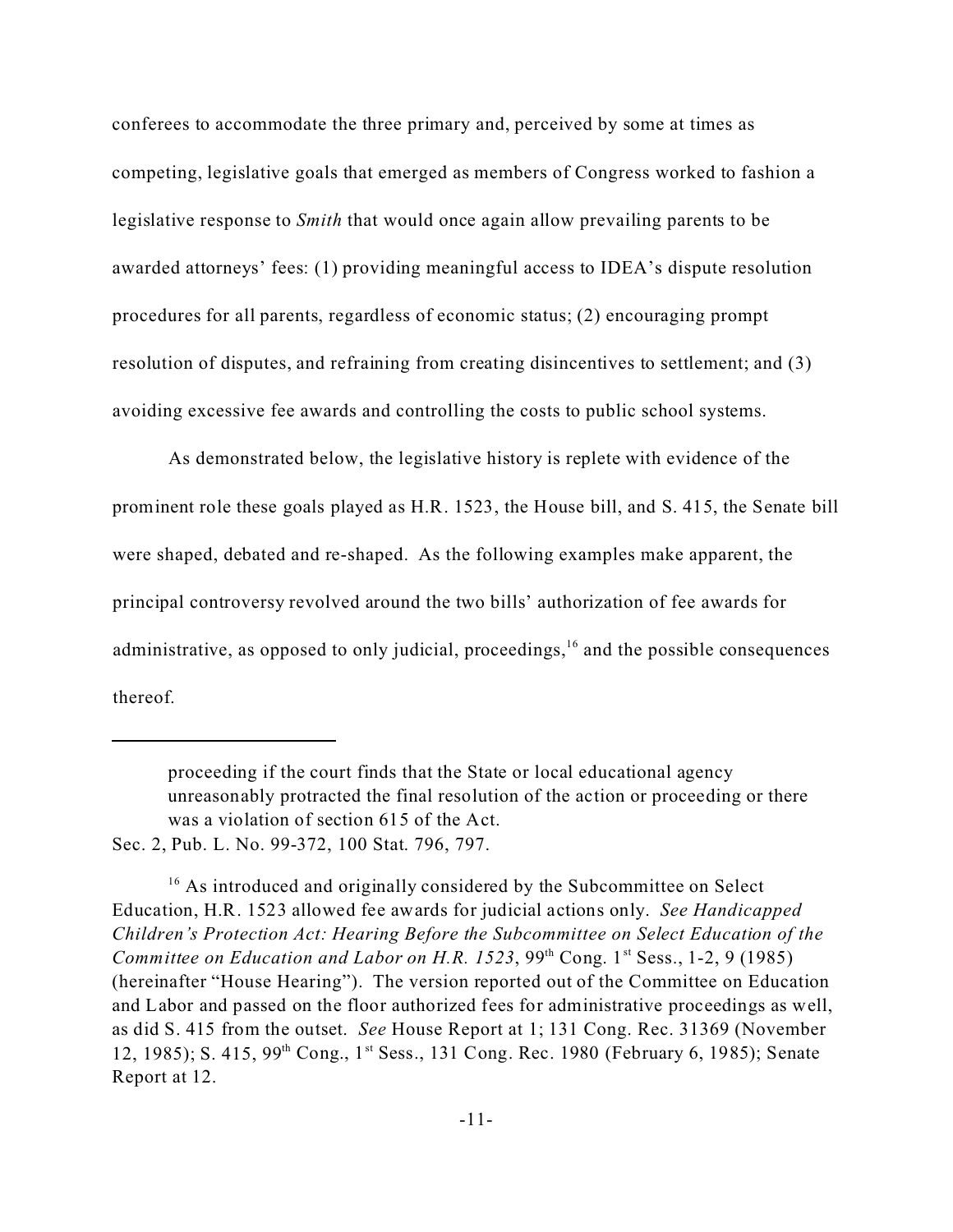#### **1. Legislative goals.**

a. Meaningful access for all parents.

The imperative that *Smith* be countered so that all parents, regardless of economic status, might have meaningful access to IDEA's dispute resolution procedures was prominent throughout development, consideration and passage of the HCPA – beginning with statements made at the hearings on H. 1523 and S. 415 held, respectively, by the Subcommittee on Select Education of the House Committee on Education and Labor and the Subcommittee on the Handicapped of the Senate Committee on Labor and Human Resources, and continuing through the committee reports on the bills, debate on the floor of both houses and, finally, the Conference agreement.

Statements at the subcommittee hearings focused on vindicating Congress' original intent in crafting IDEA's scheme of procedural rights. At the Senate hearing, Senator Kerry, a cosponsor of the HCPA and one of the conferees, offered the following:

....[N]either Senator Stafford nor the other authors of Public Law 94-142 intended to limit handicapped children and their parents from access to due process. Nor did they intend the right to litigation be made available only to those who can afford it.

*Handicapped Children's Protection Act: Hearing Before the Subcommittee on the Handicapped of the Committee on Labor and Human Resources of the U.S. Senate on S.* 415, 99<sup>th</sup> Cong. 1<sup>st</sup> Sess. 2-3 (1985) (hereinafter "Senate Hearing"). Senator Simon, a cosponsor of both Pub. L. 94-142 and the HCPA, agreed:

I think that one of the things that was clear in the minds of all of us when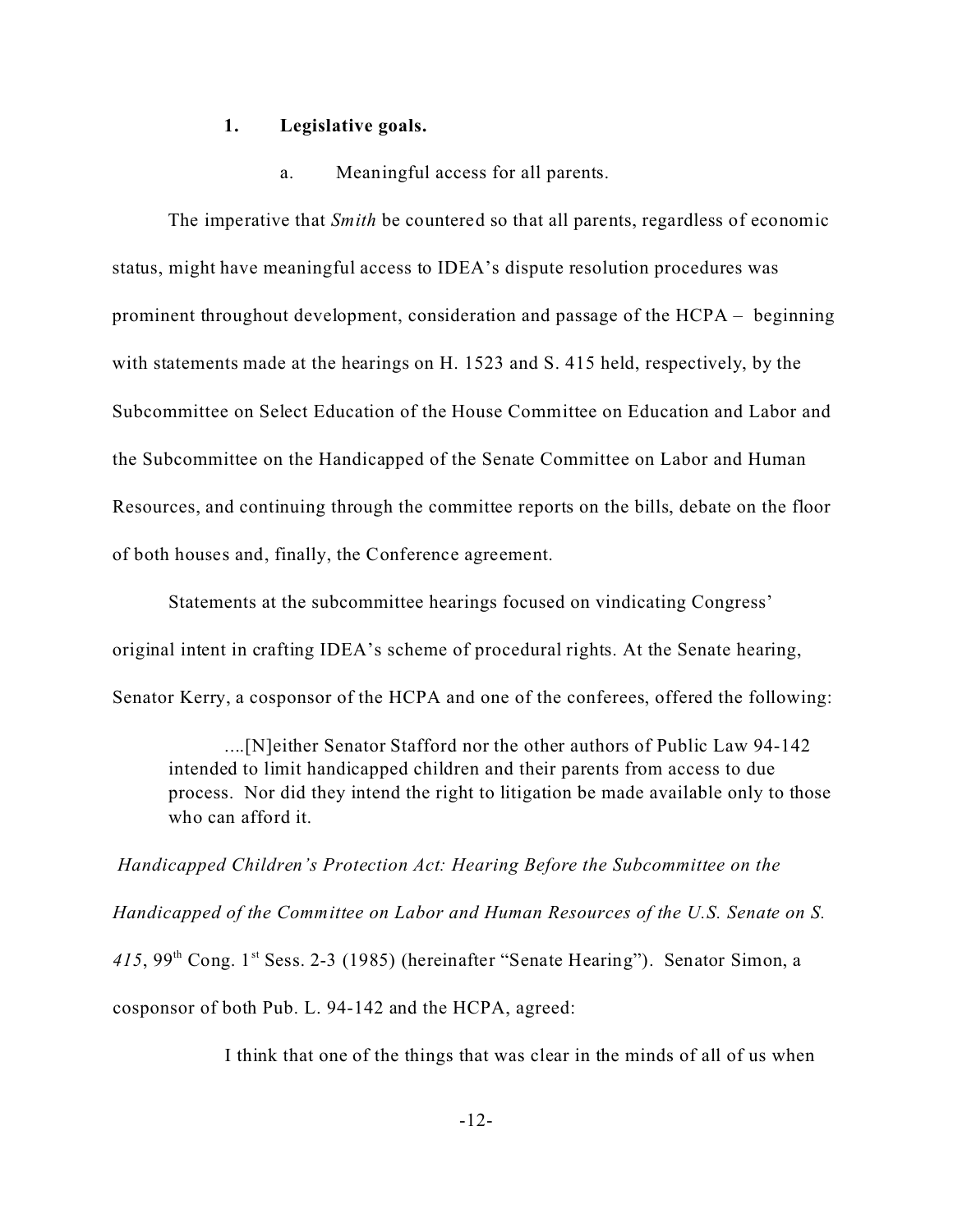we created Public Law 94-142 was that the economic status of the parents should have nothing to do with whether or not a child received an opportunity for an appropriate public education.

Senate Hearing at 4. At the House hearing, Representative Biaggi stated,

We cannot allow low-income parents to be denied full – and complete – access to justice under P.L. 94-142...It is critical that we continue to assure parents the right to be reimbursed for the costs of protecting their children's rights under the law.

House Hearing at 55.

The committee reports on H.R. 1523 and S. 415 also highlighted meaningful access for all parents as an important goal of the legislation. The report on H.R. 1523 explained, "[b]y adopting the 'action or proceeding' language, the Committee is also increasing the possibility that poor parents will have access to the procedural rights in EHA, thereby making the law's protections available to all." House Report at 5. The report on S. 415 reminded members that "Congress' original intent was that due process procedures, including the right to litigation if that became necessary, be available to all parents." Senate Report at 2.

Floor statements made during passage of both the Senate and House bills were quite forceful in articulating the importance of empowering parents to use the law's due process system. Senator Kennedy, a co-sponsor of the HCPA and one of the managers for the Senate, voiced his support as follows:

I rise in strong support of this important bill...The Handicapped Children's Protection Act clarifies the intent of Congress that handicapped children and their parents or legal guardians have available to them the fill range of remedies to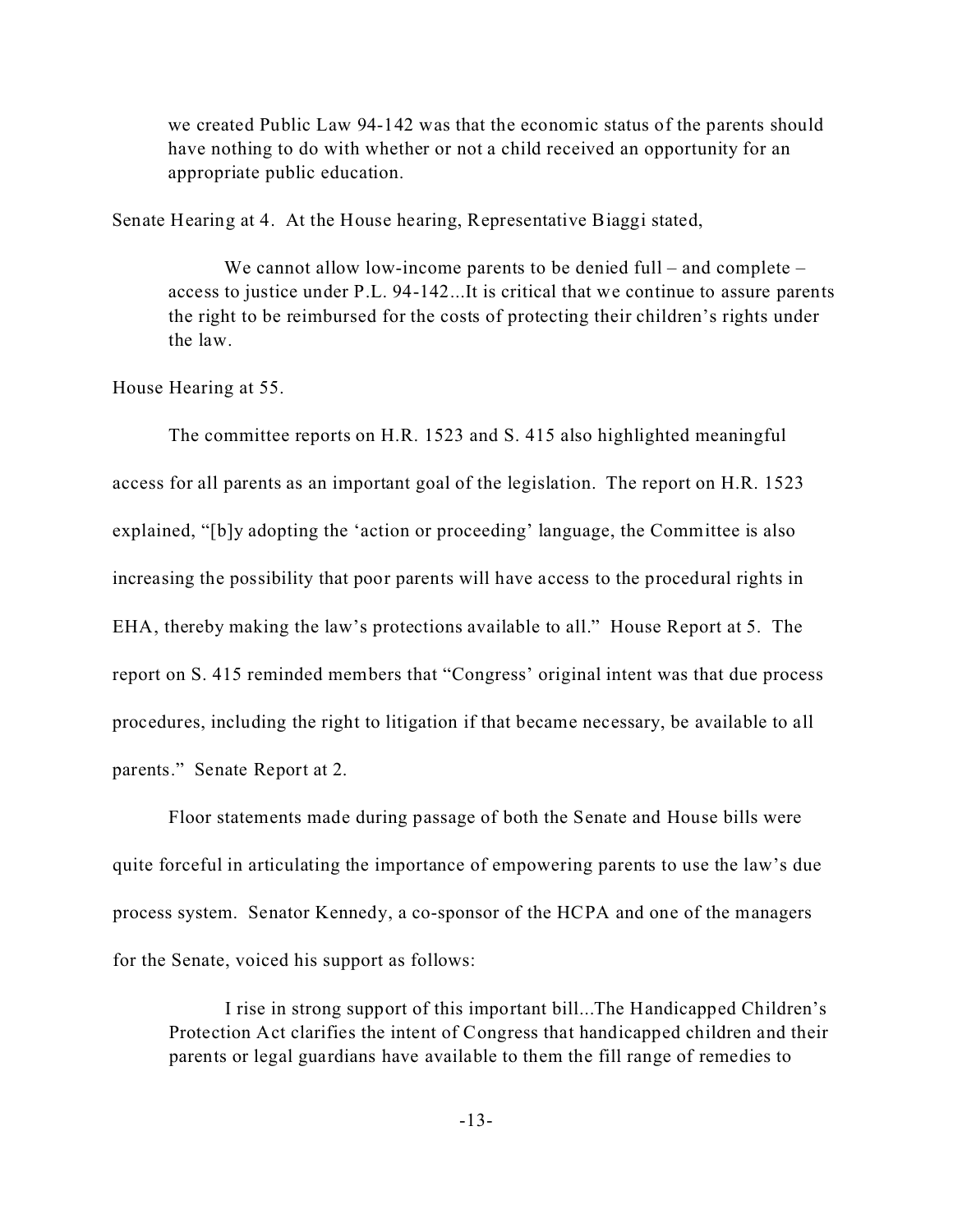protect and defend their rights to a free, appropriate education.

The basic purpose of this legislation and its primary intent states that handicapped children and their parents or legal guardians should be able to participate in the due process system and have access to the full range of remedies to protect their educational rights on an equal par with the school districts and I strongly support this purpose.

131 Cong. Rec. 21391 (July 30, 1985). Senator Simon, too, spoke of fair and equal

access to the remedies Congress had created:

For minority group parents, for low-income a well as moderate income parents, the right to obtain reimbursement for assistance they may need at the administrative level is critically important to assure fair and equal access to the formal procedures mandated by Congress....

131 Cong. Rec. 21392 (July 30, 1985). Representative Miller spoke in a similar vein on

the floor of the House:

The law requires parental involvement at all stages of the process, from requesting an evaluation to yearly review of the individualized education plan (IEP). In those instances where parents feel compelled to pursue a formal hearing or court action to attain free appropriate education for their child, providing reimbursement for needed legal assistance is critical to assure fair and equal access to this right.

131 Cong. Rec. 31376 (November 12, 1985).

Finally, with the legislative process drawing to a close with a vote on the floor of

the Senate on the Conference agreement, Senator Hatch reminded his colleagues that

"[w]ithout the passage of this carefully crafted document, handicapped children and their

parents cannot be fully protected since they have no recourse under current law if their

rights are violated." 132 Cong. Rec. 16825 (July 17, 1986).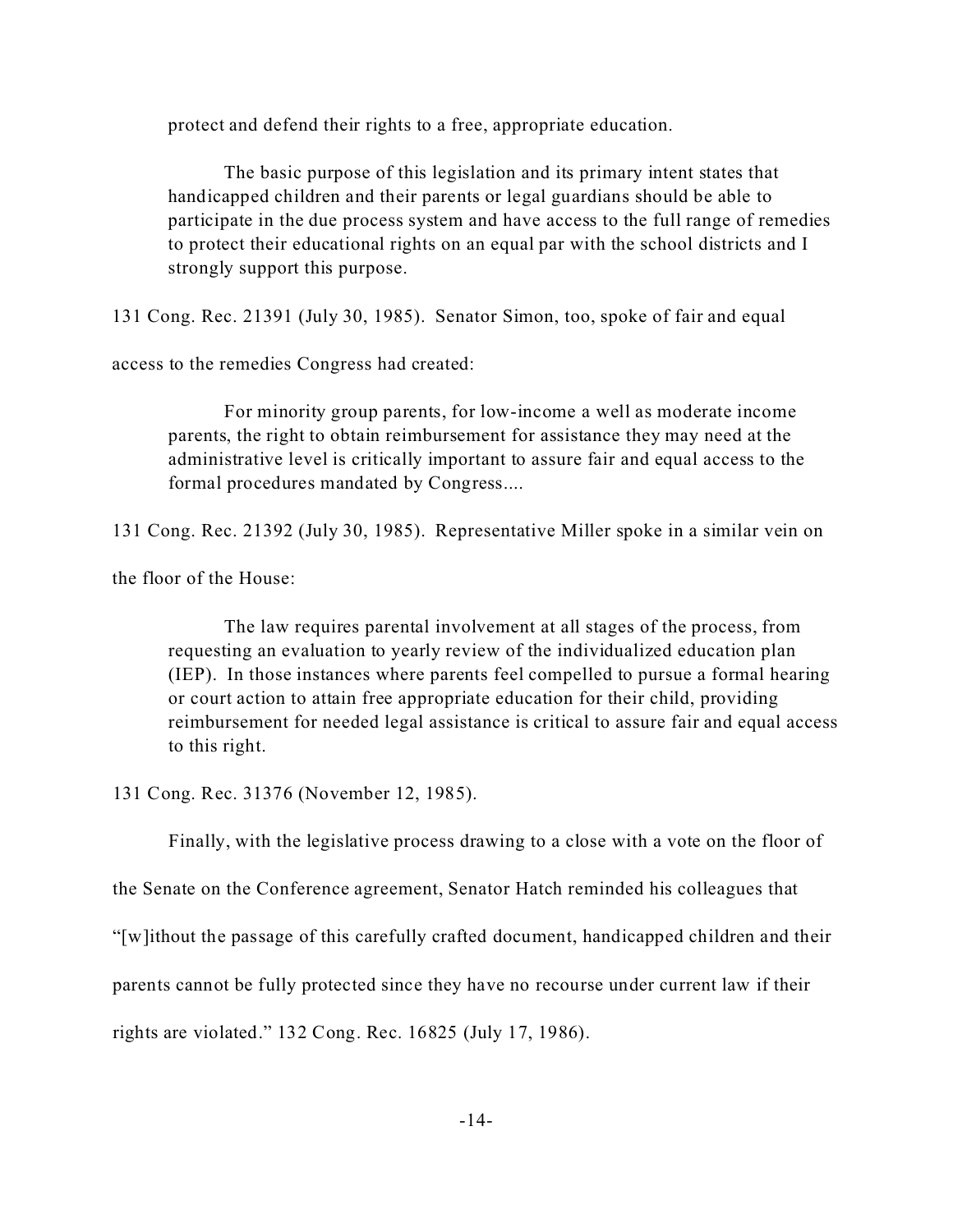b. Prompt dispute resolution and settlement.

The view that authorizing fees for administrative proceedings would undermine the goal of encouraging prompt resolution of disputes, and create disincentives to settlement, was manifest in the proceedings in the House. In a statement on the floor during consideration of H.R. 1523, then-Representative Jeffords, a co-sponsor of the bill and a member of the Subcommittee on Select Education, explained,

By providing for attorneys' fees at the administrative level, I am concerned that we will be...interfering with a procedure that is working. Instead of informality and cooperation, the process will become formal and adversarial.

...Our action in this bill may draw in the use of an attorney at an earlier stage in the proceedings than has been the norm to date. In this way...[w]e may be providing a disincentive to resolve disputes informally, as soon in the process as possible. We may instead be providing incentive to take the dispute to court.

131 Cong. Rec. 31376 (November 12, 1985). Representative Bartlett made a similar

point:

H.R. 1523, by allowing for the recovery of fees at the administrative level, removes the incentive to resolve disputes informally because schools will be as liable for attorneys' fees under the administrative system as they are in court.

By allowing for the recovery of attorneys' fees...at the administrative level, H.R. 1523 will increase the participation of attorneys and decrease the likelihood that parents and educators will resolve their disputes informally and inexpensively.

131 Cong. Rec. 31372 (November 12, 1985).

c. Cost Containment

As noted above, H.R. 1523 as introduced did not provide for administrative fees.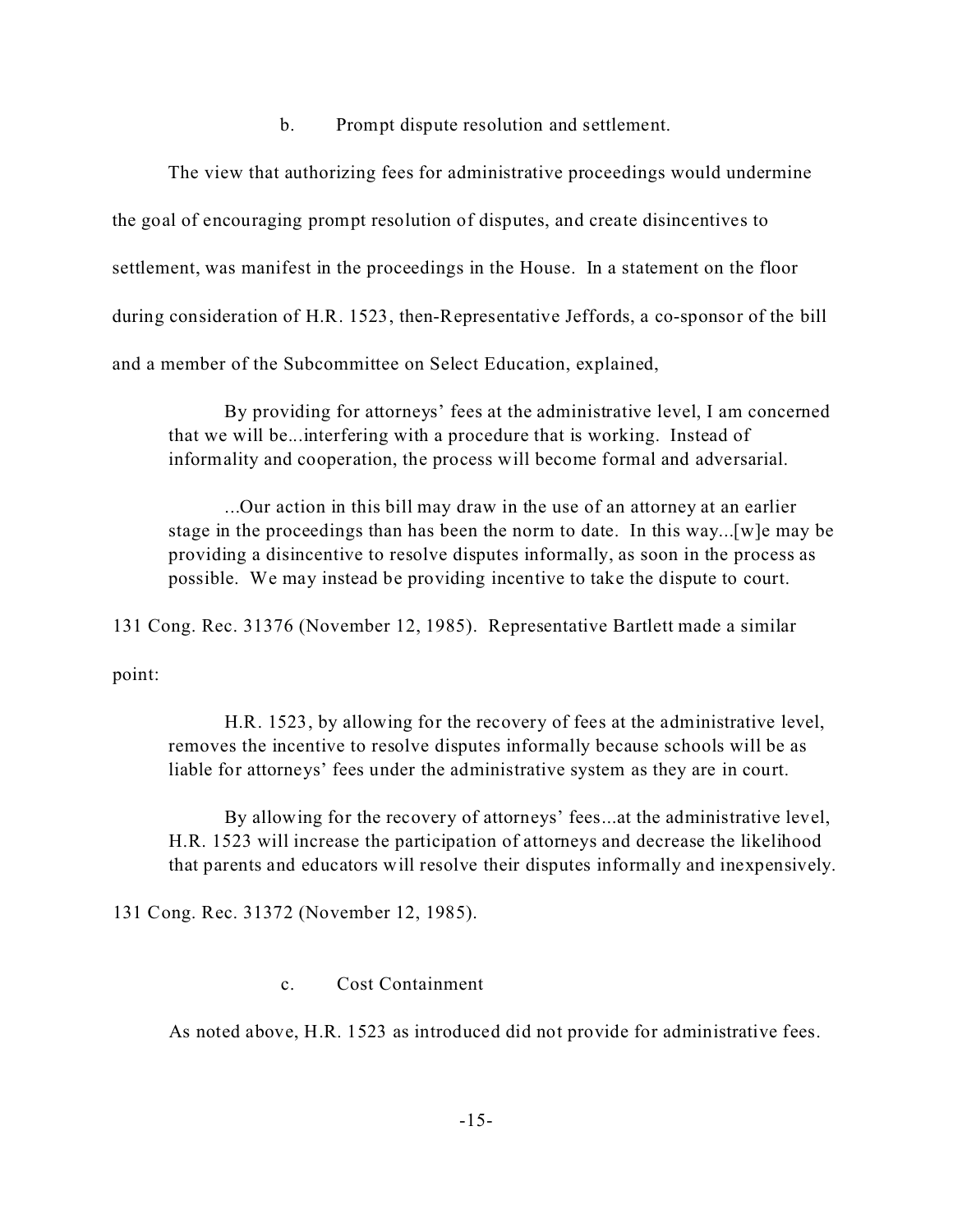Representative Bartlett's opening remarks in the subcommittee hearing on this early version of the bill explained the import of this limitation, as he saw it:

It requires that fees and expenses be awarded only for court-related actions, not actions associated with administrative hearings. This tends to delitigize the process and controls, to some extent, costs associated with disputes and limits diversion of scarce resources from the primary business of the schools, which is education children.

House Hearing at 9. As reported out of committee, however, the House bill did provide

for fees for work associated with administrative hearings. This prompted ten committee

members to file "Supplemental Views" to the Committee Report. They stated:

Unwisely, H.R. 1523 extends, without limitation, the right to recover attorneys' fees to the administrative procedures available under P.L. 94-142 for the first time. This provision could radically alter the delicate balance that currently exists in P.L. 94-142's due process system, resulting in severe financial burden for state educational agencies and local school systems.

House Report at 15.

#### **2. Provisions of House and Senate bills**

As passed by the respective bodies, the House and Senate versions of the HCPA took different approaches to reconciling the legislative goals discussed above. The House version contained a "sunset provision," pursuant to which the authority to award fees to parents who prevail in administrative proceedings would terminate four years after the date of enactment of the HCPA.<sup>17</sup> The Senate version placed a cap on the fees that could be awarded to publicly-funded legal services organizations, limiting such fees to the

<sup>17</sup> *See* H.R. 1523, 131 Cong. Rec. 31369 (November 12, 1985).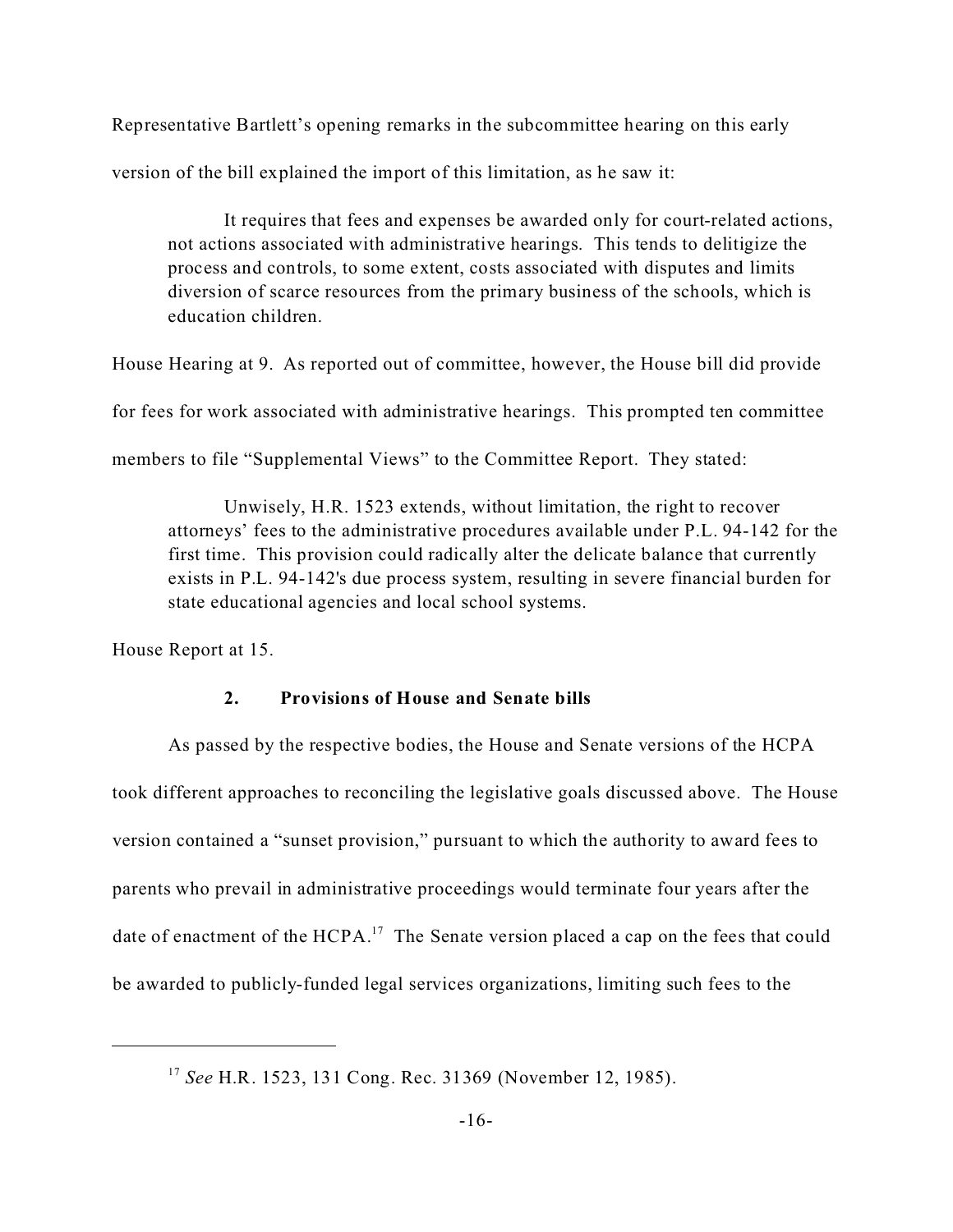actual cost to the organization of performing the work in question.<sup>18</sup>

#### **3. Conference Agreement**

The Conference Committee took a completely different approach. It rejected both the House's sunset provision and the Senate's fee cap. Conference Report at 5, 7. In their place the conferees added brand new provisions: those now codified at 20 U.S.C.  $\S\S1415(i)(3)(D)(i)$  and (E) - (G), and a prohibition on the use of bonuses or multipliers to calculate fees awarded solely under IDEA.<sup>19</sup> With this resolution, the final version of the HCPA accommodated the three preeminent legislative goals that had proven so contentious: (1) *meaningful access to the due process system for all parents* was promoted by allowing fee awards for parents who prevail in administrative proceedings, including fees at prevailing rates for those represented by publicly-funded legal services organizations, with no sunset provision; (2) *prompt dispute resolution and settlement* were encouraged by the authorization now in  $\S 1415(i)(3)(D)(i)$  of fee awards for parents who prevail by settlement, and the limitation on awards when such parents decline to settle under certain circumstances, as well as by what is now  $\S 1415(i)(3)(F)(i)$  (requiring courts to reduce awards to prevailing parents who unreasonably protracted the proceedings); and (3) *cost containment* was advanced by the combined effect of  $\S1415(i)(3)(D)(i)$  and the balance of  $\S1415(i)(3)(F)$ , which provided additional grounds

<sup>18</sup> *See* Senate Report at 12, 17-18; Conference Report at 5.

<sup>&</sup>lt;sup>19</sup> Conference Report at 5-7.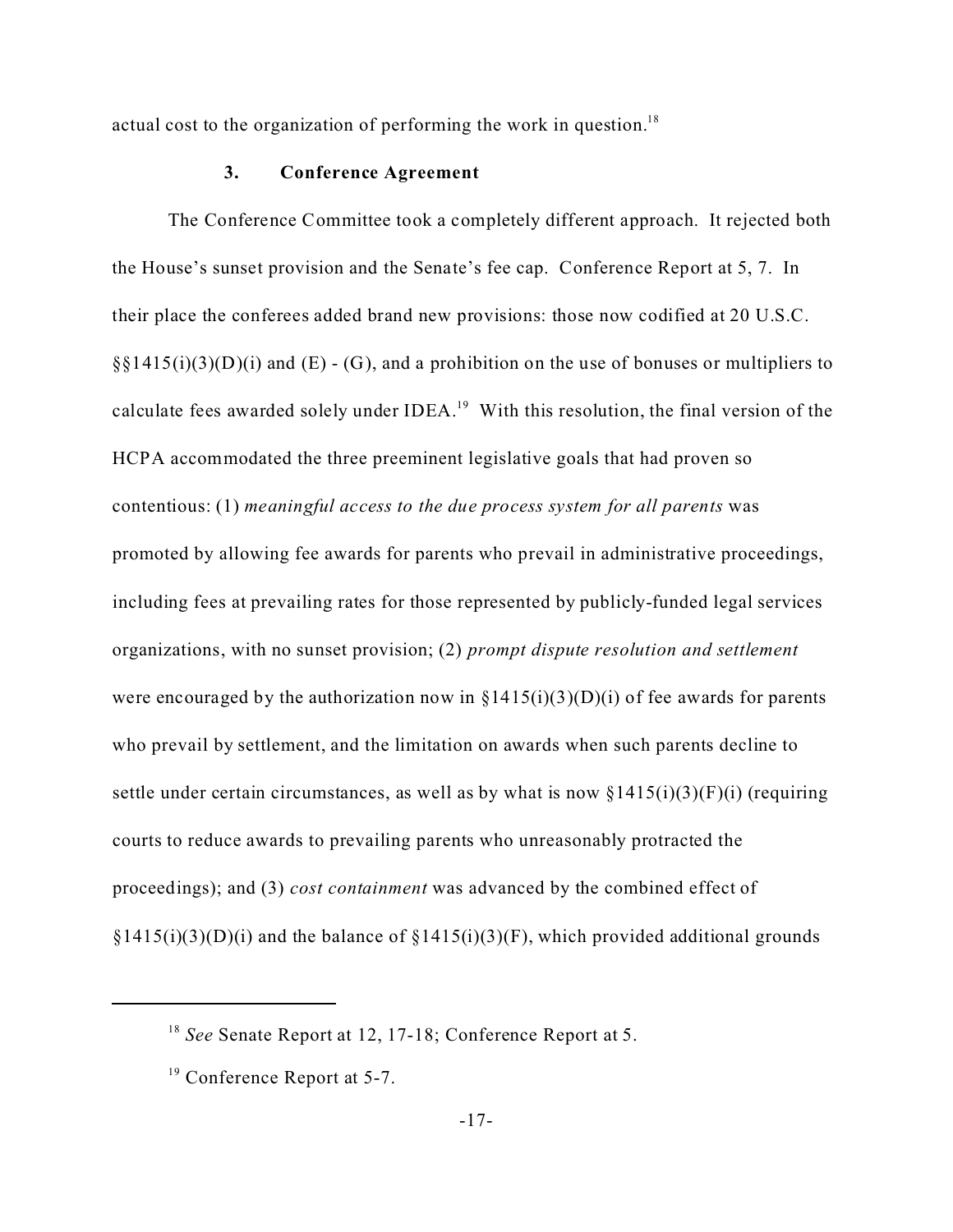for reducing fee awards, along with the ban on the use of bonuses or multipliers. This was the carefully-crafted compromise that carried the day.

**E. The Congressional Authorization of Fees for Cases Settled by the Parties Encompasses Purely Private Settlement Agreements as Well as Those Entered into in States That Allow Parties to Obtain the Imprimatur of the Administrative Hearing Officer**

Notably, but not surprisingly, in authorizing fees to parents who prevail in administrative proceedings by way of settlement, Congress made no distinction between cases that end in a legally enforceable private settlement agreement and those that in some fashion bear the imprimatur of the administrative hearing officer. Consistent with the "'cooperative federalism' which is the hallmark of the implementation of...the Individuals with Disabilities Education Act," *Bernardsville Bd. of Education v. J.H.*, 42 F.3d 149, 150 ( $3<sup>rd</sup>$  Cir. 1994),<sup>20</sup> Congress has never dictated the procedural details of the due process hearing systems that, among other procedural safeguards, 20 U.S.C. §1415(a) requires states to "establish and maintain...in accordance with" the balance of section 1415. Rather, Congress from the start delineated minimum requirements that statedesigned hearing systems must meet, leaving all other related matters to the discretion of the states.

These minimum requirements are more striking for what they omit in the way of procedural detail than for what they contain. Included are affording parents an

 $20$  For additional cases recognizing IDEA as an exercise in cooperative federalism, see, e.g., *Little Rock School District v. Mauney*, 183 F.3d 816, 830 (8th Cir. 1999); *Town of Burlington v. Department of Education*, 736 F.2d 773, 783-84 (1<sup>st</sup> Cir. 1984).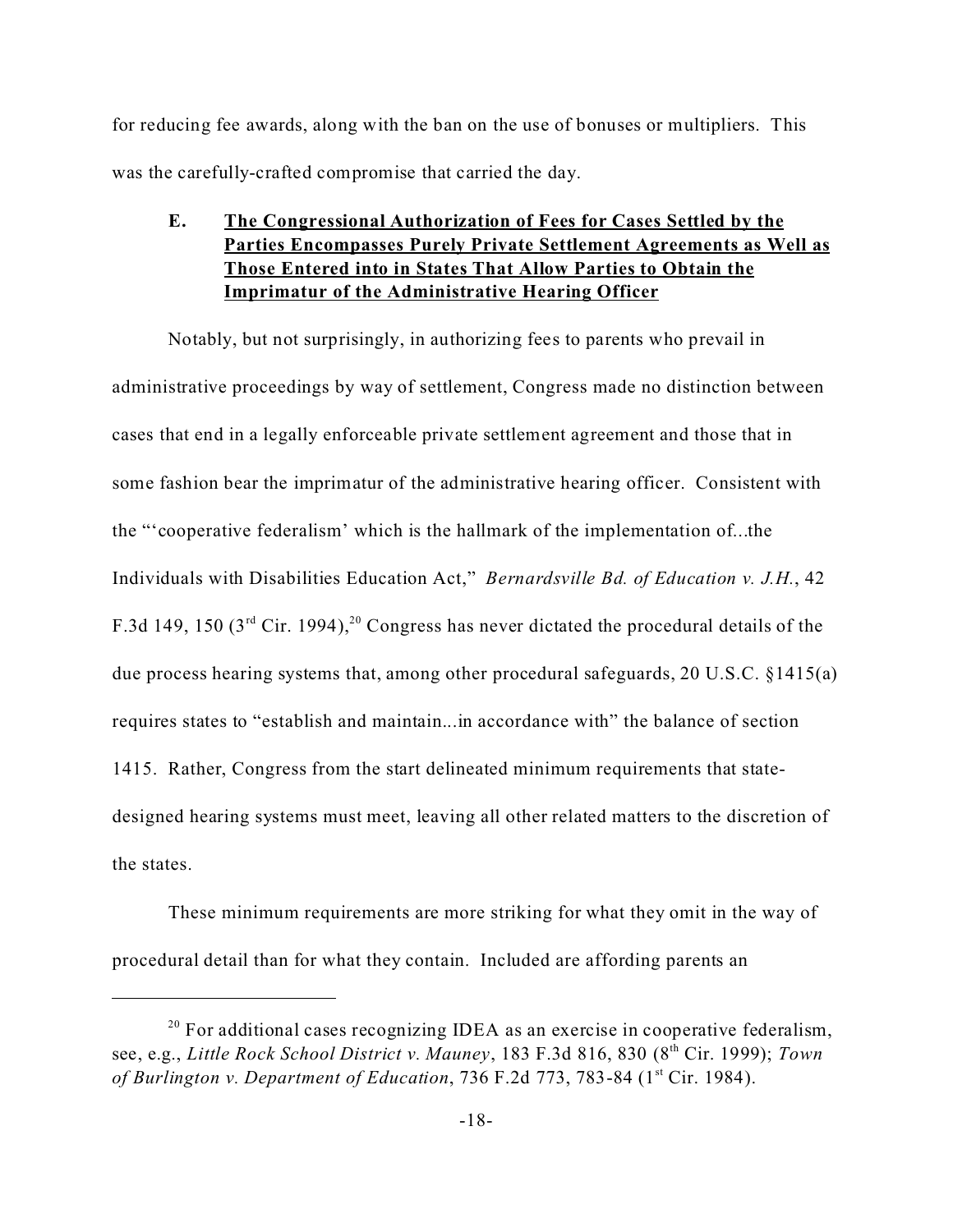opportunity for an "impartial" due process hearing; provisions regarding disclosure of expert evaluations and recommendations prior to any hearing; administrative appeal rights under certain circumstances; affording parties the rights (1) to be accompanied and advised by counsel and by individuals with special knowledge or training regarding the problems of children with disabilities, (2) to present evidence and confront, crossexamine, and compel the attendance of witnesses, (3) to a written, or at the option of parents, electronic verbatim record of the hearing, and (4) to written, or, at the option of the parents, electronic findings of fact and decisions; and treating as final all hearing decisions unless the decision is appealed to a court or there is a right to an administrative review of the decision under state law. *See* 20 U.S.C. §1415(f) - (i). Congressional silence and state discretion extend to such matters as, *inter alia*, the applicable rules of evidence and procedure; the availability, if any, of discovery; the qualifications of hearing officers, including whether or not they must have law degrees; enforcement of orders and decisions; and, key for the case at bar, the question of whether due process hearing systems must include a mechanism by which administrative hearing officers may approve, read into the record, adopt as orders or otherwise place their imprimatur upon settlement agreements.<sup>21</sup> Never having required that states authorize their hearing officers to place

 $21$  Exercising this discretion, some states prohibit administrative hearing officers from placing their imprimatur on settlement agreements, and some appear to permit the practice, at lease at times. *See, e.g.,* Conn. Agencies Regs. § 10-76h-16(d) (2000) ("A settlement agreement shall not constitute a final decision, prescription or order of the hearing officer. The settlement agreement may be read into the record as an agreement between the parties only."); *In RE: Rockport Public Schools*, 8 MSER 2, 4-5,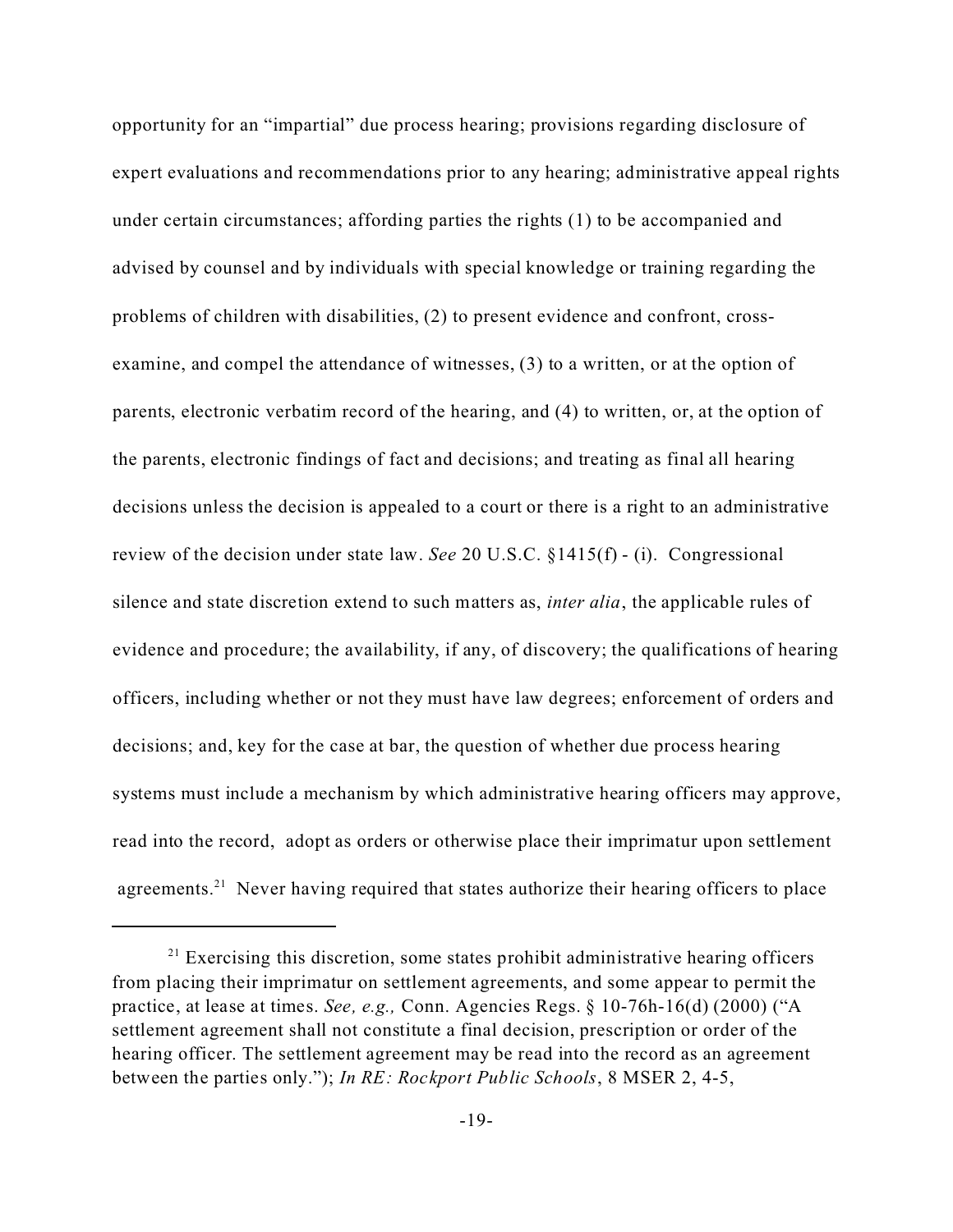their imprimatur on settlement agreements, Congress of course did not make the presence or absence of such an imprimatur a relevant factor when it authorized attorneys' fees for parents who prevail by settlement.

### **II. BECAUSE CONGRESS IN THE HCPA AUTHORIZED FEE AWARDS WHEN PARENTS PREVAIL IN ADMINISTRATIVE PROCEEDINGS VIA PRIVATE SETTLEMENT,** *BUCKHANNON* **IS IRRELEVANT TO THE FEE CLAIMS OF THE SETTLING PLAINTIFFS IN THIS MATTER**

That IDEA on its face provides for an award of attorneys' fees for parents who prevail through settlement should dispose of this appeal in plaintiffs' favor. Nothing in the Supreme Court's decision in *Buckhannon* changes the manner in which IDEA and the HCPA must be construed, or even applies to the task of construing those statutes. Furthermore, while the defendant might contend that the legislative history of the HCPA indicates that Congress intended for the term "prevailing party" to be construed consistent with subsequent precedent developed under other fee-shifting statutes, $^{22}$  the relevant documents demonstrate that Congress' intent was far narrower, and encompassed only

Massachusetts Bureau of Special Education Appeals #01-4954 (Jan. 24, 2002) (post-*Buckhannon*, hearing officers will continue "to decline to endorse or otherwise affirm private parties' settlement agreements") (copy attached); *Eddins v. Excelsior Independent School District*, 88 F. Supp. 2d 695, 698 (E.D. Tex. 2000) (terms of settlement reached prior to the start of a due process hearing were entered as judgments by administrtive hearing officer).

<sup>22</sup> The defendant made a similar argument in *Moore v. District of Columbia*, 907 F.2d 165 (D.C. Cir. 1990), contending that the HCPA should be construed consistent with the Supreme Court's subsequent interpretation of 42 U.S.C. §1988 in *North Carolina Department of Transportation v. Crest Street Community Council, Inc.* This court flatly rejected that argument. *Moore,* 907 F.2d at 173 n.14.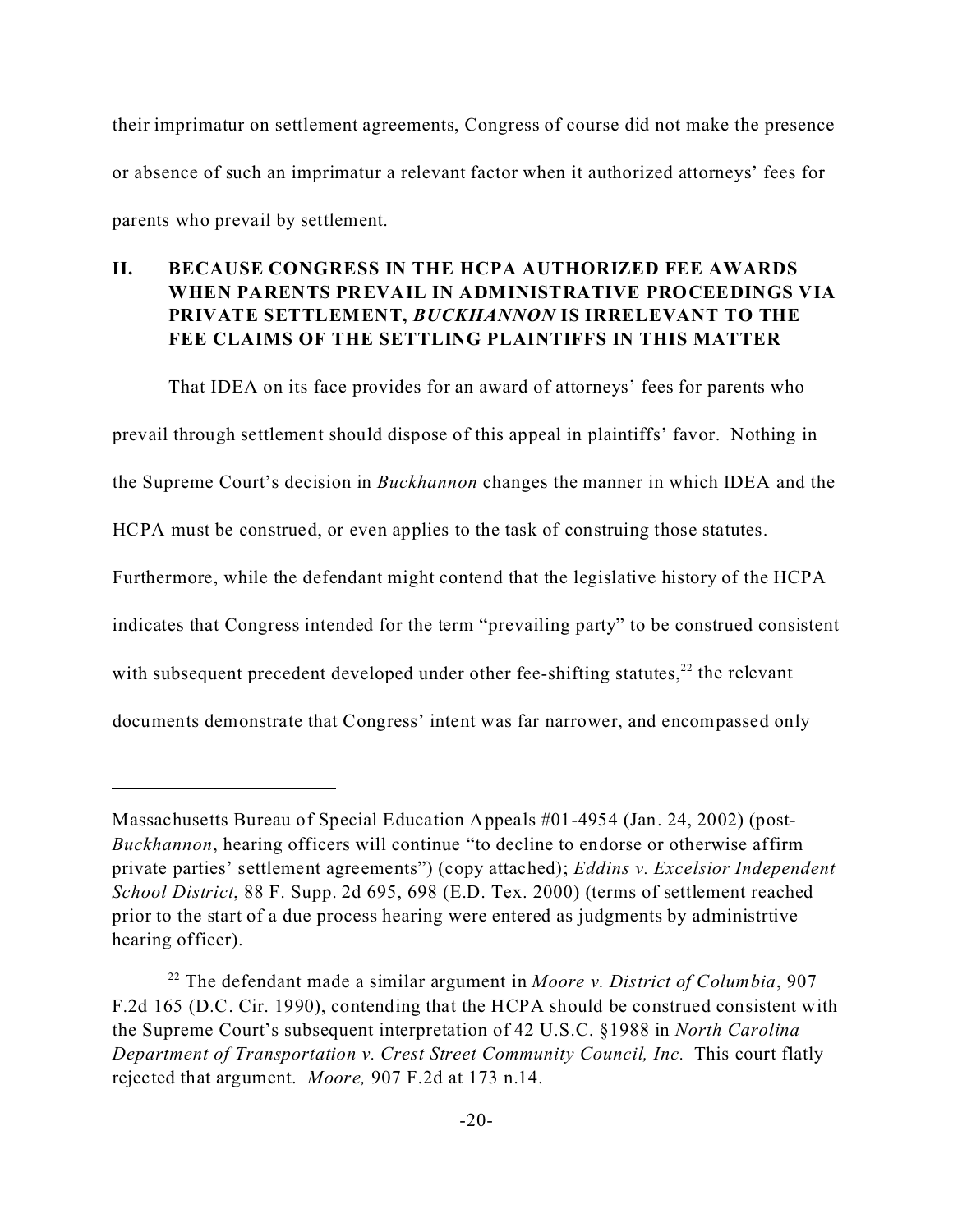certain enumerated, existent Supreme Court holdings.

### **A.** *Buckhannon* **Did Not Hold That All Congressional Enactments Allowing Fee Awards to a "Prevailing Party" Are to Be Interpreted Identically, Regardless of Whatever Other Language Congress May Have Included**

 In *Buckhannon*, the Supreme Court interpreted two Congressional enactments: (1) 42 U.S.C. §3613(c)(2), which provides that under the Fair Housing Amendments Act of 1988 ("FHA"), "the court, in its discretion, may allow the prevailing party...a reasonable attorney's fee and costs," and (2) 42 U.S.C. §12205, which provides that under the Americans with Disabilities Act ("ADA"), "the court...in its discretion, may allow the prevailing party...a reasonable attorney's fee...." As to each, the court held that the term "prevailing party" does not encompass a party claiming success under a "catalyst theory," in that "[a] defendant's voluntary change in conduct...lacks the necessary judicial *imprimatur* on the change." *Id.*, 532 U.S. at 605 (emphasis in original). The Court further held that under these laws, "prevailing party" means one who secures a "material alteration of the legal relationship of the parties," *id.* at 604 (citations omitted) and that "enforceable judgments on the merits and court-ordered consent decrees create the 'material alteration of the legal relationship of the parties' necessary to permit an award of fees." *Id.* (citations omitted).<sup>23</sup>

At the start of its analysis, the Court observed that "Congress...has authorized the

 $23$  The Court also suggested in a footnote that private settlement agreements might not suffice to confer prevailing party status. *See Buckhannon*, 532 U.S. at 604 n.7.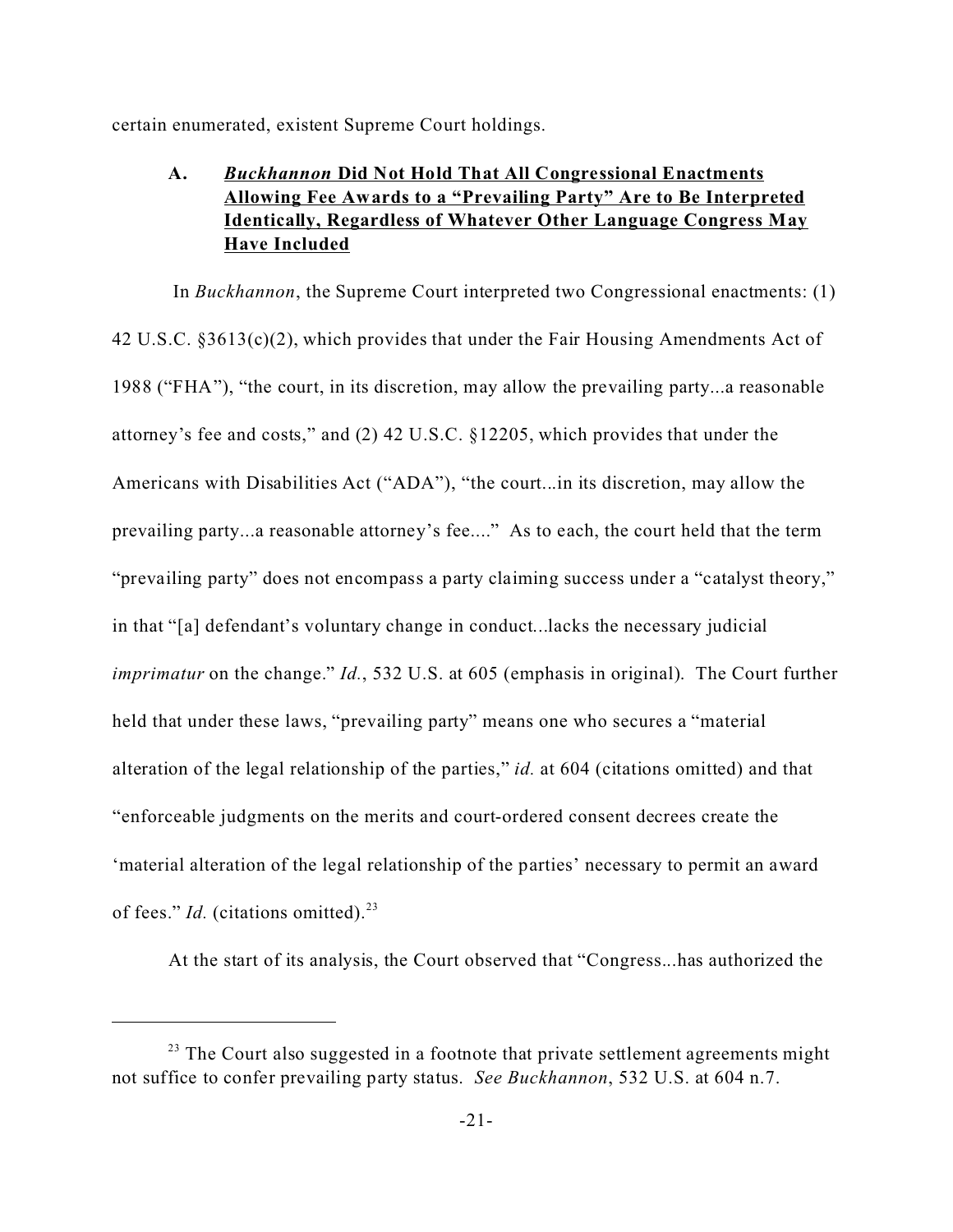award of attorney's fees to the 'prevailing party' in numerous statutes in addition to those at issue here...." *Id.* at  $602-03<sup>24</sup>$  The Court next noted that "[w]e have interpreted these fee-shifting provisions consistently...and so approach the nearly *identical* provisions at issue here," *id.* at 603 n.4 (internal citation omitted) (emphasis added), thereby extending the reach of its holding beyond claims brought under the FHA and ADA. It did not, however, extend it as far as IDEA. For while the fee-shifting provisions of the FHA and ADA may be "nearly identical" to numerous other statutes authorizing an award to a prevailing party, they are not nearly identical to the fee-shifting provisions found in IDEA. Neither of the statutes at issue in *Buckhannon* have provisions comparable to 20 U.S.C.  $\S1415(i)(3)(D)(i)$ , nor do any of the three other fee-shifting provisions explicitly cited in *Buckhannon* as examples of statutes "nearly identical" to those before it, and previously interpreted consistently.<sup>25</sup> IDEA and the HCPA thus simply are not within the universe of statutes to which *Buckhannon's* construction of the term "prevailing party" extends.

This Court has already recognized that *Buckhannon* does *not* stand for the proposition that the term "prevailing party" must be construed as having the same

<sup>&</sup>lt;sup>24</sup> The examples cited immediately thereafter include neither IDEA nor the HCPA. *See* 532 U.S. at 602-03.

<sup>&</sup>lt;sup>25</sup> These three fee-shifting provisions are 42 U.S.C. §2000e-5(k) (Civil Rights Act of 1964); 42 U.S.C. §1973*l*(e) (Voting Rights Act Amendments of 1975) and 42 U.S.C. §1988 (Civil Rights Attorney's Fees Awards Act of 1976). *See Buckhannon*, 532 U.S. at 602-03.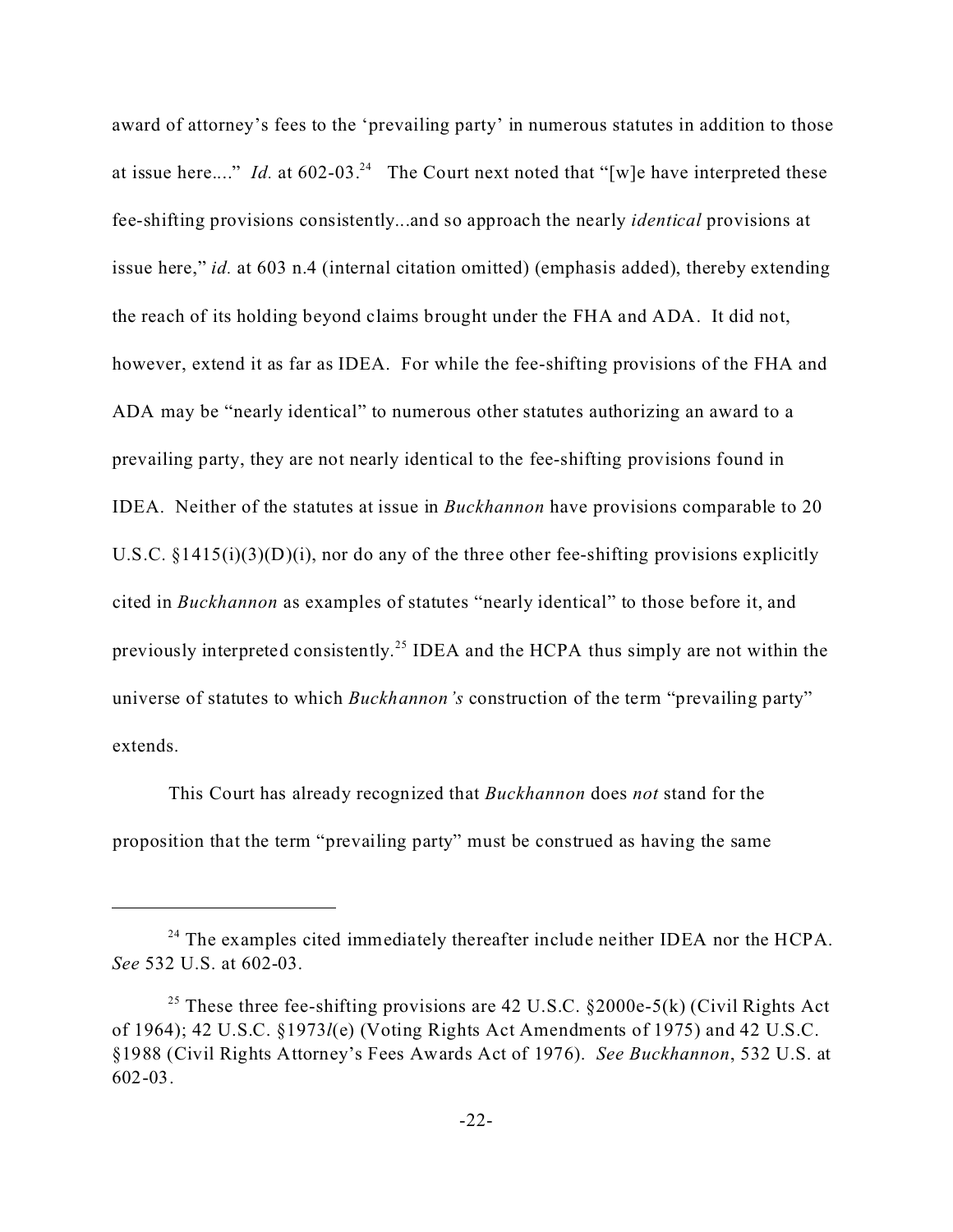meaning in each and every fee-shifting statute in which it may appear. To the contrary, *Oil, Chemical and Atomic Workers International Union v. Department of Energy,* 288 F.3d 452, 455 (D.C. Cir. 2002), applied *Buckhannon* to hold that "eligibility for an award of attorney's fees in a FOIA case should be treated the same as eligibility determinations made under other fee-shifting statutes *unless there is some good reason for doing otherwise*." (Emphasis added). The court found no "good reason" in regard to the Freedom of Information Act. IDEA, however presents an excellent reason for treating eligibility determinations within its purview differently than those made under other fee shifting statutes: express statutory language affecting eligibility that does not appear in those other statutes, i.e.  $\S 1415(i)(3)(D)(i).^{26}$ 

The fee-shifting provision of IDEA appears in 20 U.S.C. §1415(i)(3)(B) *through* (G). Section  $1415(i)(3)(B)$ , where the statement that fees may be awarded "to the parents" of a child with a disability who is the *prevailing party*" (emphasis added) appears, must be construed in light of the *entire* fee-shifting provision of which it is but one subsection. *Moore, supra,* 907 F.2d at 167. To instead ignore §1415(i)(3)(D)(i) would be to erase what Congress has enacted. It is ludicrous to suggest that the Supreme Court intends or *Buckhannon* requires that courts do so.

<sup>&</sup>lt;sup>26</sup> See also Adams v. Bowater, F3d , 2002 WL 31819513 (1<sup>st</sup> Cir. 12/17/2002) ("Whether the plaintiffs can recover attorney's fees does not necessarily depend on whether a formal judgment has been entered. The Supreme Court did require a judgment under one statute, but the ERISA statute is differently phrased and conceivably the result could be different.") (citing *Buckhannon*).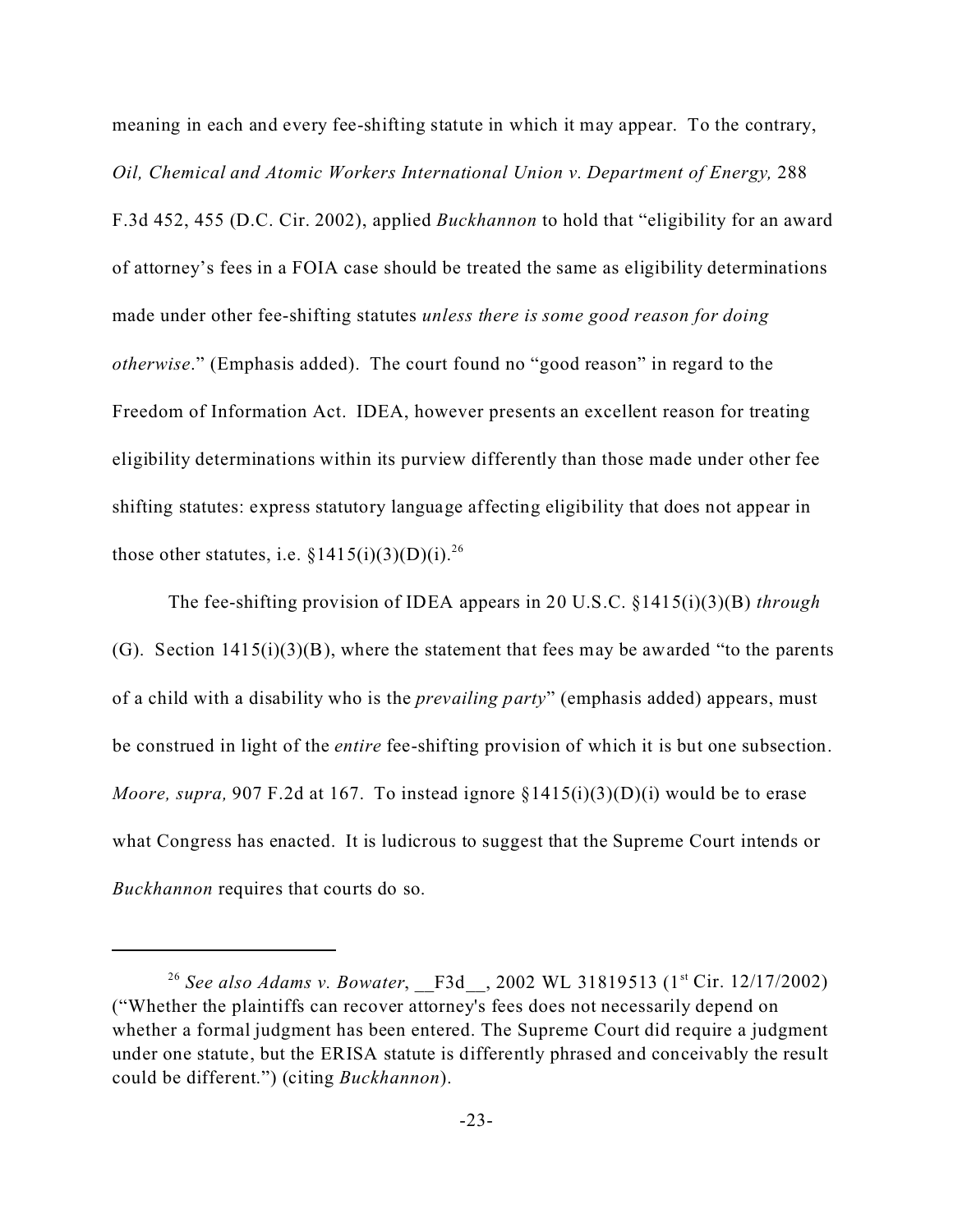### **B. Congress Specified the Particular Precedents Set Under Other Feeshifting Statutes Consistent with Which the HCPA Is to Be Construed**

Nowhere in the legislative history of the HCPA did Congress evince an intent that the new law be construed consistent with whatever precedent might develop in the future under other fee-shifting statutes. To the contrary, Congress in the relevant committee reports specified not only which particular decisions are to guide interpretation, but the particular holdings of each that are to apply. In all, the House committee report on H.R.1523, the Senate committee report on S.415 and the Conference report identified four cases: *New York Gaslight Club v. Carey*, 447 U.S. 54 (1980) (for its holding allowing fee awards for mandatory administrative proceedings);<sup>27</sup> *Hensley v. Eckerhart*, 461 U.S. 424 (1983) (regarding the relevance of a party's degree of success in calculating an award and the rates upon which awards must be based);<sup>28</sup> *Blum v. Stenson*, 465 U.S. 886 (1984) (regarding the prevailing community rate awards are to be based upon); $^{29}$  and *Marek v. Chesney*, 473 U.S. 1 (1985) (same).<sup>30</sup> This careful delineation of relevant, existing precedent could not be further from a mandate to apply whatever case law might develop in the future under other statutes. Furthermore, this Court has already rejected the contention that in enacting the HCPA, "Congress meant to tie final resolution of a

 $27$  House Report at 5; Senate Report at 14.

<sup>&</sup>lt;sup>28</sup> House report at 5, 6; Senate Report at 13; Conference Report at 5-6.

 $29$  House Report at 6; Conference Report at 5-6.

<sup>&</sup>lt;sup>30</sup> Conference Report at 5-6.